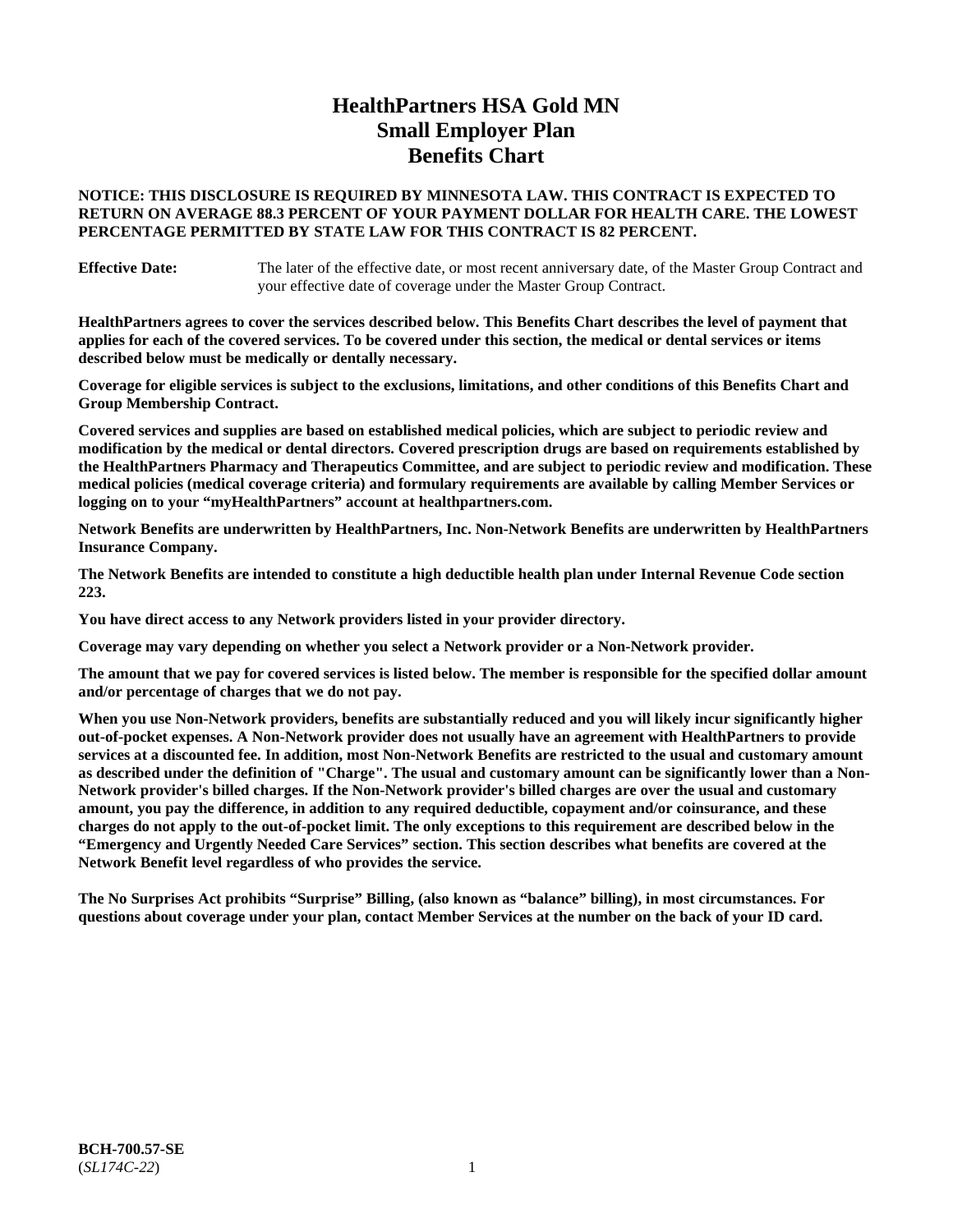# **These definitions apply to this Benefits Chart. They also apply to the Contract.**

| <b>Biosimilar Drugs:</b> | A prescription drug, approved by the Food and Drug Administration (FDA), that the FDA has<br>determined is biosimilar to and interchangeable with a biological brand name drug. Biosimilar<br>drugs are not considered generic drugs and are not covered under the generic drug benefit.                                                                                                                                                                                                                                                                                                                                           |
|--------------------------|------------------------------------------------------------------------------------------------------------------------------------------------------------------------------------------------------------------------------------------------------------------------------------------------------------------------------------------------------------------------------------------------------------------------------------------------------------------------------------------------------------------------------------------------------------------------------------------------------------------------------------|
| <b>Brand Name Drug:</b>  | A prescription drug, approved by the Food and Drug Administration (FDA), that is manufactured,<br>sold, or licensed for sale under a trademark by the pharmaceutical company that originally<br>researched and developed the drug. Brand name drugs have the same active-ingredient formula as<br>the generic version of the drug. However, generic drugs are manufactured and sold by other drug<br>manufacturers and are generally not available until after the patent on the brand name drug has<br>expired. A few brand name drugs may be covered at the generic drug benefit level if this is<br>indicated on the formulary. |
| <b>Calendar Year:</b>    | This is the 12-month period beginning 12:01 A.M. Central Time, on January 1, and ending 12:00<br>A.M. Central Time of the next following December 31.                                                                                                                                                                                                                                                                                                                                                                                                                                                                              |
| <b>Charge:</b>           | For covered services delivered by participating network providers, this is the provider's discounted<br>charge for a given medical/surgical service, procedure or item.                                                                                                                                                                                                                                                                                                                                                                                                                                                            |
|                          | For covered services delivered by non-network providers, a contracted rate may apply if such<br>arrangement is available to HealthPartners.                                                                                                                                                                                                                                                                                                                                                                                                                                                                                        |
|                          | For the Usual and Customary charge for covered services delivered by non-network providers, our<br>payment is calculated using one of the following options to be determined at HealthPartners'<br>discretion: 1) a percentage of the Medicare fee schedule; 2) a comparable schedule if the services<br>is not on the Medicare fee schedule; 3) a commercially reasonable rate for such service.                                                                                                                                                                                                                                  |
|                          | The Usual and Customary Charge is the maximum amount allowed that we consider in the<br>calculation of the payment of charges incurred for certain covered services. You must pay for any<br>charges above the usual and customary charge, and they do not apply to the out-of-pocket limit.                                                                                                                                                                                                                                                                                                                                       |
|                          | A charge is incurred for covered ambulatory medical and surgical services, on the date the service<br>or item is provided. A charge is incurred for covered inpatient services, on the date of admission to<br>a hospital. To be covered, a charge must be incurred on or after the member's effective date and<br>on or before the termination date.                                                                                                                                                                                                                                                                              |
| Copayment/Coinsurance:   | The specified dollar amount, or percentage, of charges incurred for covered services, which we do<br>not pay, but which a member must pay, each time a member receives certain medical services,<br>procedures or items. Our payment for those covered services or items begins after the copayment<br>or coinsurance is satisfied. Covered services or items requiring a copayment or coinsurance are<br>specified in this Benefits Chart.                                                                                                                                                                                        |
|                          | For services provided by a network provider:                                                                                                                                                                                                                                                                                                                                                                                                                                                                                                                                                                                       |
|                          | An amount which is listed as a flat dollar copayment is applied to a network provider's discounted<br>charges for a given service. However, if the network provider's discounted charge for a service or<br>item is less than the flat dollar copayment, you will pay the network provider's discounted charge.<br>An amount which is listed as a percentage of charges or coinsurance is based on the network<br>provider's discounted charges, calculated at the time the claim is processed, which may include an<br>agreed upon fee schedule rate for case rate or withhold arrangements.                                      |
|                          | For services provided by a non-network provider:                                                                                                                                                                                                                                                                                                                                                                                                                                                                                                                                                                                   |
|                          | Any copayment or coinsurance is applied to the lesser of the provider's charges or the usual and<br>customary charge for a service.                                                                                                                                                                                                                                                                                                                                                                                                                                                                                                |
|                          | A copayment or coinsurance is due at the time a service is provided, or when billed by the<br>provider. The copayment or coinsurance applicable for a scheduled visit with a network provider<br>will be collected for each visit, late cancellation and failed appointment. Services may not be<br>withheld for failure to pay a deductible or coinsurance at or prior to the time of service.                                                                                                                                                                                                                                    |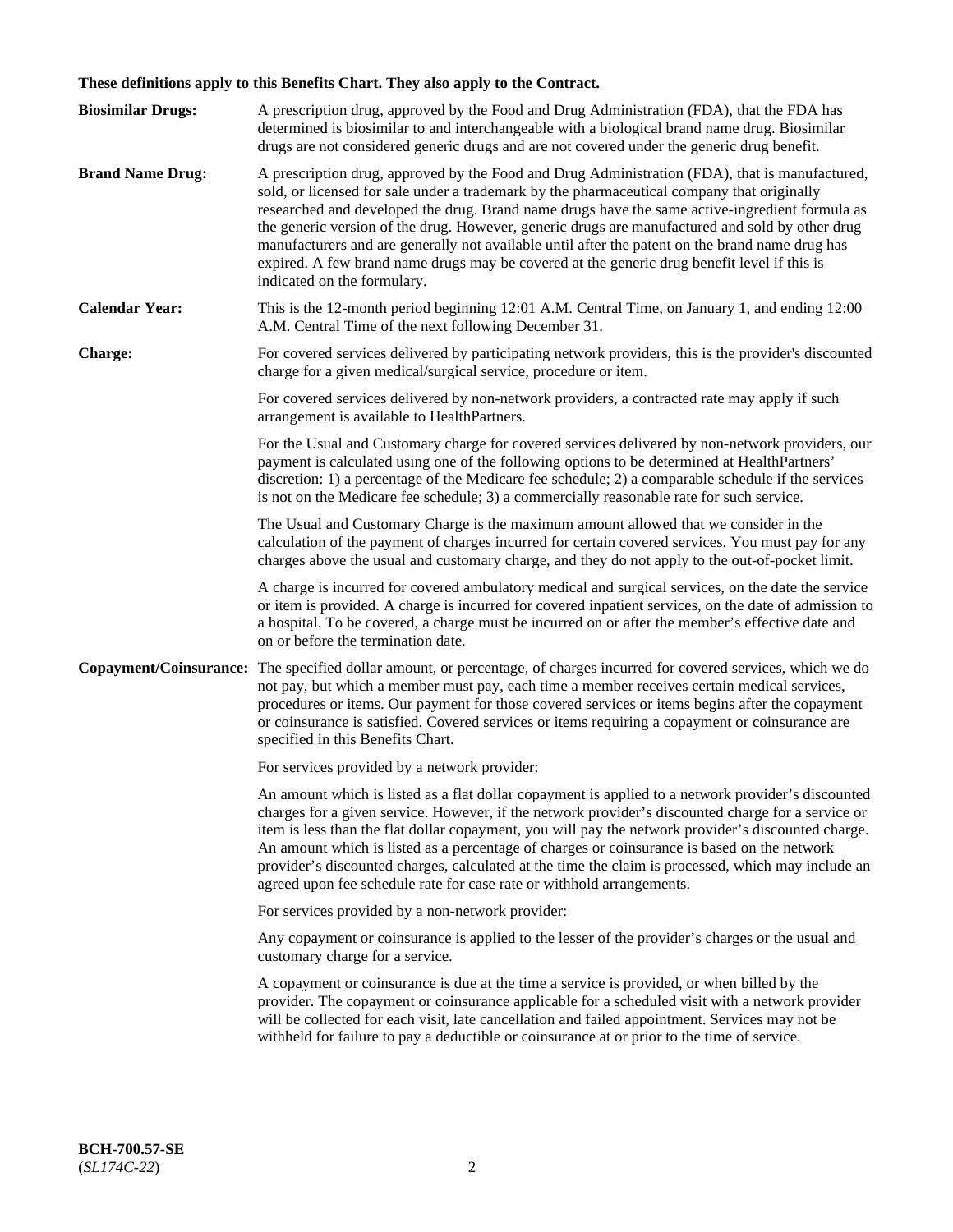| Deductible:       | The specified dollar amount of charges incurred for covered services, which we do not pay, but a<br>member or a family has to pay first in a calendar year. Our payment for those services or items<br>begins after the deductible is satisfied. For network providers, the amount of the charges that apply<br>to the deductible are based on the network provider's discounted charges, calculated at the time<br>the claim is processed, which may include an agreed upon fee schedule rate for case rate or<br>withhold arrangements. For non-network providers, the amount of charges that apply to the<br>deductible are the lesser of the provider's charges or the usual and customary charge for a service.                                                                                                                                                                                                                                                                                                                                                                                                                                                                                                                                             |
|-------------------|------------------------------------------------------------------------------------------------------------------------------------------------------------------------------------------------------------------------------------------------------------------------------------------------------------------------------------------------------------------------------------------------------------------------------------------------------------------------------------------------------------------------------------------------------------------------------------------------------------------------------------------------------------------------------------------------------------------------------------------------------------------------------------------------------------------------------------------------------------------------------------------------------------------------------------------------------------------------------------------------------------------------------------------------------------------------------------------------------------------------------------------------------------------------------------------------------------------------------------------------------------------|
|                   | Any amounts paid or reimbursed by a third party, including but not limited to: point of service<br>rebates, manufacturer coupons, manufacturer debit cards or other forms of direct reimbursement to<br>a member for a product or service, will not apply toward your deductible, to the extent permitted<br>under state and federal law.                                                                                                                                                                                                                                                                                                                                                                                                                                                                                                                                                                                                                                                                                                                                                                                                                                                                                                                        |
|                   | All services are subject to the deductible unless otherwise indicated below in this Benefits Chart.                                                                                                                                                                                                                                                                                                                                                                                                                                                                                                                                                                                                                                                                                                                                                                                                                                                                                                                                                                                                                                                                                                                                                              |
| <b>Formulary:</b> | This is a current list, which may be revised from time to time, of formulary prescription drugs,<br>medications, equipment and supplies covered by us as indicated in the Benefits Chart which are<br>covered at the highest benefit level. Some drugs may require prior authorization to be covered as<br>formulary drugs. You may be granted an exception to the formulary that is available to you upon<br>request. These guidelines and procedures include exceptions to the formulary for anti-psychotic<br>prescription drugs prescribed to treat emotional disturbances or mental illness if your health care<br>provider (1) indicates to the dispensing pharmacist, orally or in writing, that the prescription must<br>be dispensed as indicated and (2) certifies in writing to us that the prescribed drug will best treat<br>your condition. Also, you may continue to receive certain non-formulary prescription drugs for<br>diagnosed mental illness or emotional disturbance when our formulary changes or you change<br>health plans for up to one year following the change. We also have written guidelines and<br>procedures for granting formulary exceptions for other drugs that are available to you upon request<br>or on our website. |
|                   | HMO Formulary Exception Process (including antipsychotic drugs). If you are prescribed a<br>drug, we must promptly grant you an exception to our formulary when your health care provider<br>indicates to us that:                                                                                                                                                                                                                                                                                                                                                                                                                                                                                                                                                                                                                                                                                                                                                                                                                                                                                                                                                                                                                                               |
|                   | (1) the formulary drug causes an adverse reaction to the patient;<br>(2) the formulary drug is contraindicated for the patient; or<br>(3) the health care provider demonstrates that the prescription drug must be dispensed as written<br>to provide maximum medical benefit to the patient.                                                                                                                                                                                                                                                                                                                                                                                                                                                                                                                                                                                                                                                                                                                                                                                                                                                                                                                                                                    |
|                   | The formulary, and information on drugs that require authorization, are available by calling<br>Member Services or logging on to your "myHealthPartners" account at healthpartners.com.                                                                                                                                                                                                                                                                                                                                                                                                                                                                                                                                                                                                                                                                                                                                                                                                                                                                                                                                                                                                                                                                          |
|                   | Formulary Changes. The formulary may change throughout the year. If you are affected by a<br>formulary change, you will receive at least 30 days' advanced notice of that change, and you<br>may request a formulary exception.                                                                                                                                                                                                                                                                                                                                                                                                                                                                                                                                                                                                                                                                                                                                                                                                                                                                                                                                                                                                                                  |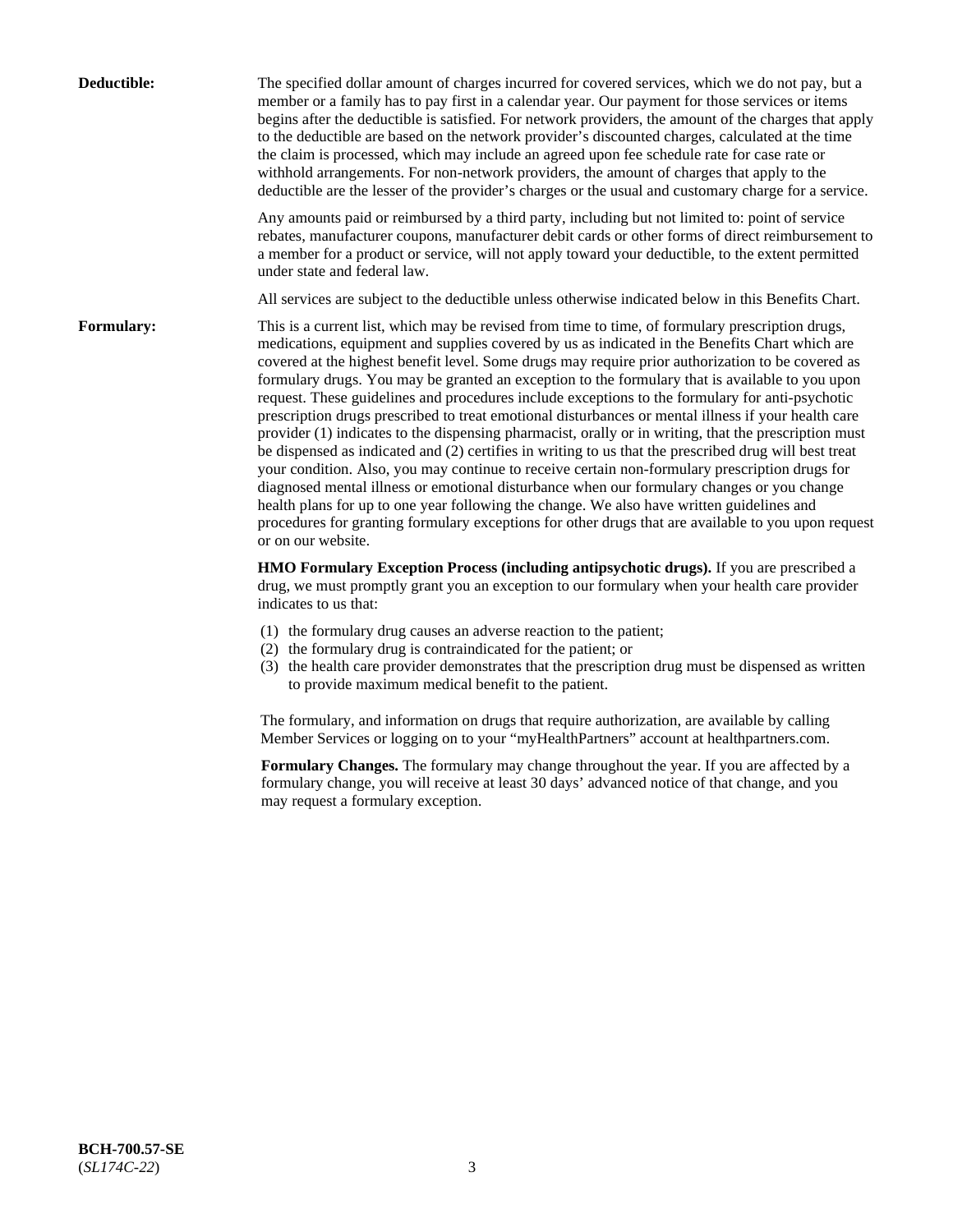## **Federal Formulary Exception Process:**

If you are prescribed a drug that is not included on the formulary and your plan does not cover nonformulary drugs, you, your designee or your prescribing physician may request a review through our formulary exception process, which includes external review. This process is described below.

- **1. Standard Exception Request.** If your provider prescribes a drug that is not on our formulary, you may submit a standard exception request. If you, your designee or your prescribing provider submit a standard exception request, we must make our coverage determination and notify you within 72 hours of our receipt of the request. If we grant the exception to cover the drug, we are required to cover the drug for the duration of the prescription, including refills.
- **2. Expedited Exception Request.** If your provider prescribes a drug that is not on our formulary, you may submit an expedited exception request if there are exigent circumstances. Exigent circumstances exist when you are suffering from a health condition that may seriously jeopardize your life, health, or ability to regain maximum function or when you are undergoing a current course using a nonformulary drug. If you, your designee or your prescribing provider submit an expedited exception request, we must make our coverage determination and notify you within 24 hours of our receipt of the request. If we grant the exception to cover the drug, we are required to cover the drug for the duration of the prescription, including refills. If we grant an exception based on exigent circumstances, we must cover the drug for the duration of the exigency.
- **3. Federal External Review Exception Request.** If coverage of a drug is denied after an exception request review under items 1. or 2. above, you, your designee, or your prescribing provider may request an external review exception request. If the initial request was a standard exception request, we must notify you or your designee and the prescribing provider of the coverage determination within 72 hours of our receipt of your request for external review. If the initial request was an expedited exception request, we must notify you or your designee and the prescribing provider of the coverage determination within 24 hours our receipt of your request for external review. If you are granted an exception after the external review exception request, we are required to cover the drug for the duration of the prescription, if the initial request was a standard exception request. If the initial request was an expedited exception request, we must provide coverage for the duration of the exigency.
- **4. State External Review Request.** If coverage of the drug is denied after a federal external review exception request under item 3. above, you may request an external review under the "Disputes and Complaints" section, "External Complaints Procedures" in the Group Membership Contract.
- **Generic Drug:** A prescription drug, approved by the Food and Drug Administration (FDA) that the FDA has determined is comparable to a brand name drug product in dosage form, strength, route of administration, quality, intended use and documented bioequivalence. Generally, generic drugs cost less than brand name drugs. Some brand name drugs may be covered at the generic drug benefit level if this is indicated on the formulary.
- **Non-Formulary Drug:** This is a prescription drug approved by the Food and Drug Administration (FDA) that is not on the formulary, is medically necessary and is not investigative or otherwise excluded under this Benefits Chart.
- **Out-of-Pocket Expenses:** You pay the specified copayments/coinsurance and deductibles applicable for particular services, subject to the out-of-pocket limit described below. These amounts are in addition to the monthly enrollment payments.
- **Out-of-Pocket Limit:** You pay the copayments/coinsurance and deductibles for covered services, to the individual or family out-of-pocket limit. Thereafter we cover 100% of the charges incurred for all other covered services, for the rest of the calendar year. You pay amounts greater than the out-of-pocket limit if you exceed any visit or day limits.

Non-Network Benefits above the usual and customary charge (see definition of charge above) do not apply to the out-of-pocket limit.

Non-Network benefits for transplant surgery do not apply to the out-of-pocket limit.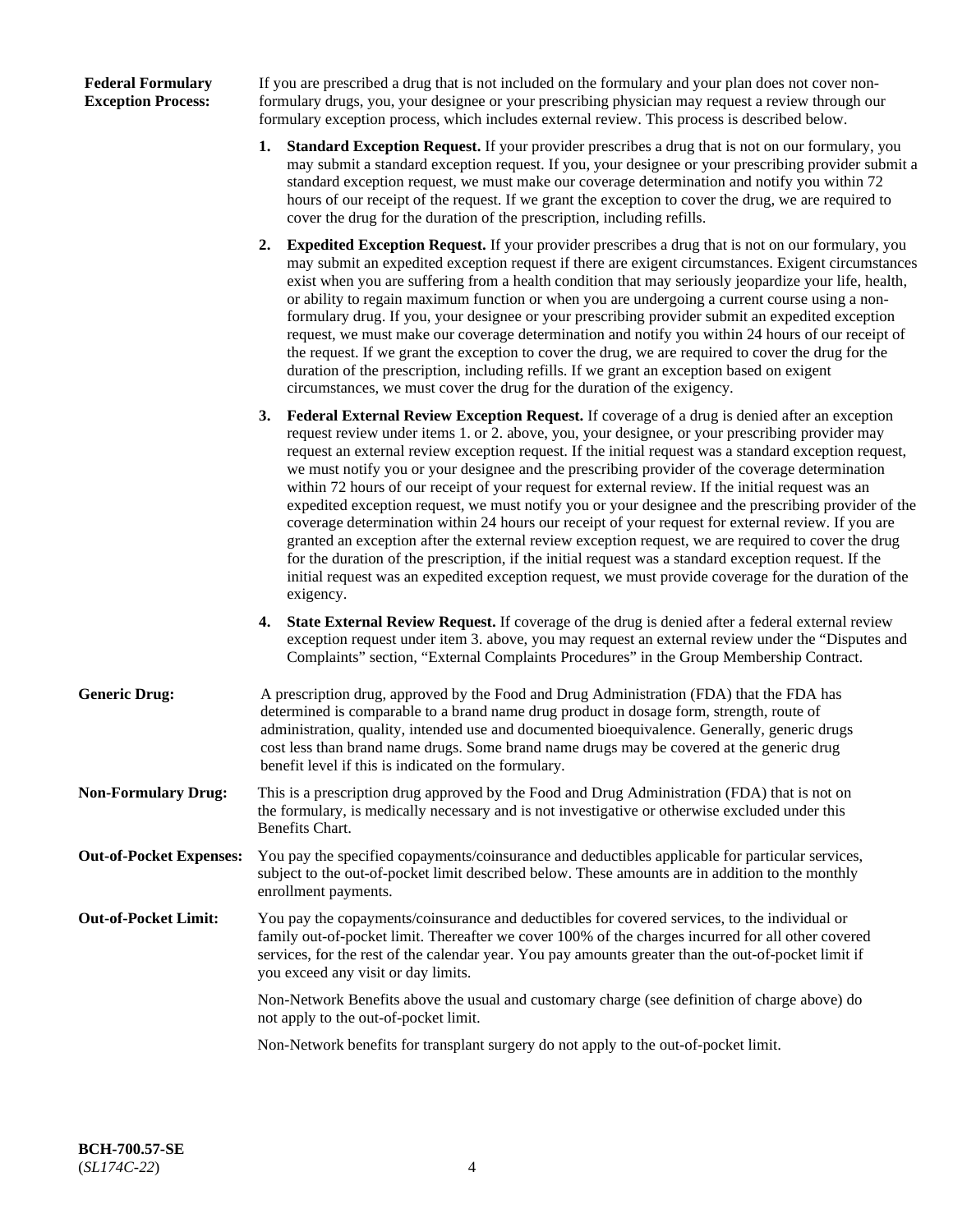Any amounts paid or reimbursed by a third party, including but not limited to: point of service rebates, manufacturer coupons, manufacturer debit cards or other forms of direct reimbursement to a member for a product or service, will not apply as an out of pocket expense, to the extent permitted under state and federal law.

You are responsible to keep track of the out-of-pocket expenses. Contact our Member Services department for assistance in determining the amount paid by the enrollee for specific eligible services received. Claims for reimbursement under the out-of-pocket limit provisions are subject to the same time limits and provisions described under the "Claims Provisions" section of the Contract.

**Specialty Drug List:** This is a current list, which may be revised from time to time, of prescription drugs, medications, equipment and supplies, which are typically bio-pharmaceuticals. The purpose of a specialty drug list is to facilitate enhanced monitoring of complex therapies used to treat specific conditions. Specialty drugs are covered by us as indicated in this Benefits Chart. The specialty drug list is available by calling Member Services or logging on to your "*my*HealthPartners" account at [healthpartners.com](https://www.healthpartners.com/hp/index.html)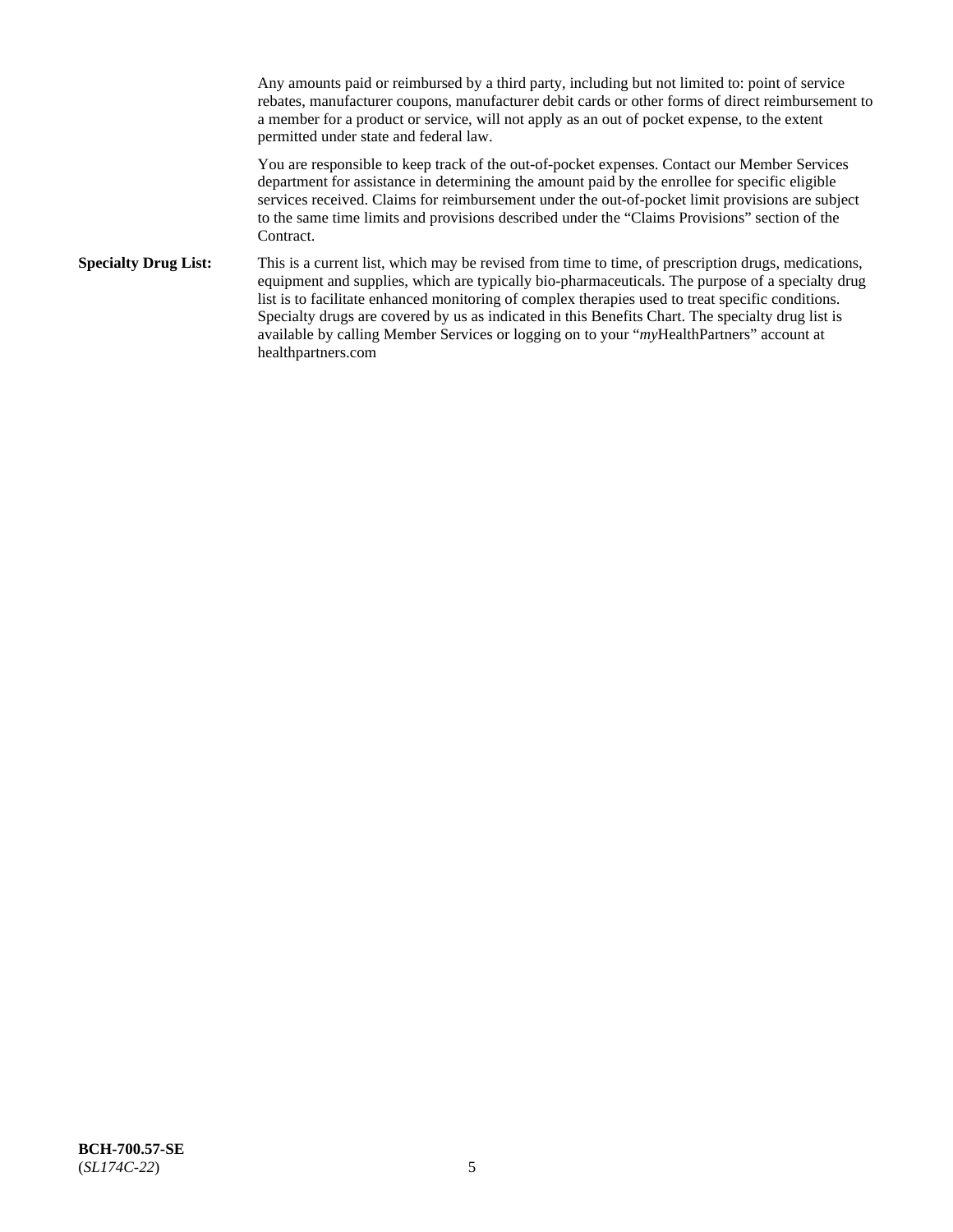## **DEDUCTIBLES AND OUT-OF-POCKET LIMITS**

### **Individual Calendar Year Deductible (applies to an employee enrolled for single coverage)**

| <b>Network Benefits</b> | <b>Non-Network Benefits</b> |
|-------------------------|-----------------------------|
| \$2,400                 | \$10,000                    |

## **Family Calendar Year Deductible (applies to an employee and dependents enrolled for family coverage)**

| <b>Network Benefits</b> | <b>Non-Network Benefits</b> |
|-------------------------|-----------------------------|
| \$4,800                 | \$20,000                    |

Separate deductibles must be satisfied under the Network Benefits and Non-Network Benefits.

Any amounts paid or reimbursed by a third party, including but not limited to: point of service rebates, manufacturer coupons, debit cards or other forms of direct reimbursement to a member for a product or service, will not apply toward your deductible, to the extent permitted under state and federal law.

## **Individual Calendar Year Out-of-Pocket Limit (applies to an employee enrolled for single coverage)**

| Network Benefits | <b>Non-Network Benefits</b> |
|------------------|-----------------------------|
| \$2,400          | \$30,000                    |

### **Family Calendar Year Out-of-Pocket Limit (applies to an employee and dependents enrolled for family coverage)**

| <b>Network Benefits</b> | Non-Network Benefits |
|-------------------------|----------------------|
| \$4,800                 | \$60,000             |

Separate Out-of-Pocket Limits must be satisfied under the Network Benefits and Non-Network Benefits.

Non-Network Benefits above the usual and customary charge will not apply toward the individual or family out-of-pocket limit.

Non-Network benefits for transplant surgery do not apply to the out-of-pocket limit.

Any amounts paid or reimbursed by a third party, including but not limited to: point of service rebates, manufacturer coupons, manufacturer debit cards or other forms of direct reimbursement to a member for a product or service, will not apply as an out of pocket expense, to the extent permitted under state and federal law.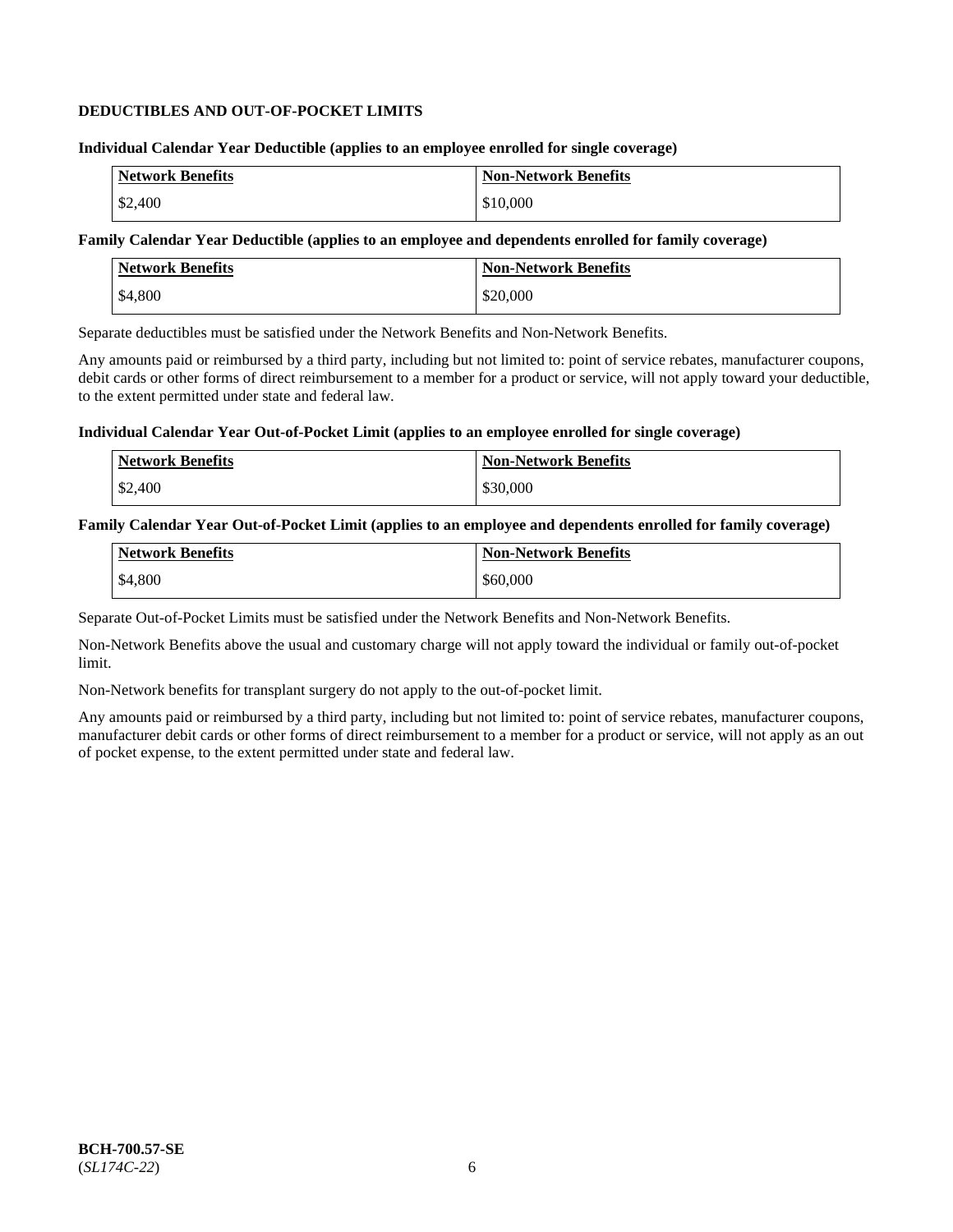## **AMBULANCE AND MEDICAL TRANSPORTATION**

## **Covered Services:**

We cover ambulance and medical transportation for medical emergencies.

We also cover medically necessary, non-emergency medical transportation if it meets our medical coverage criteria.

Covered services and supplies are based on established medical policies, which are subject to periodic review and modification by the medical or dental directors. These medical policies (medical coverage criteria) and applicable prior authorization requirements are available by calling Member Services or logging on to your "myHealthPartners" account at [healthpartners.com.](https://www.healthpartners.com/hp/index.html)

| <b>Network Benefits</b>       | <b>Non-Network Benefits</b> |
|-------------------------------|-----------------------------|
| 100% of the charges incurred. | See Network Benefits.       |

### **Not Covered:**

See "Services Not Covered" in the Group Membership Contract.

## **BEHAVIORAL HEALTH SERVICES**

### **Covered Services:**

Covered services are based on established medical policies, which are subject to periodic review and modification by the medical directors. These medical policies (medical coverage criteria) are available by calling Member Services or logging on to your "*my*HealthPartners" account at [healthpartners.com.](http://www.healthpartners.com/)

You have rights to parity in mental health and substance use disorder treatment as required by the federal Mental Health Parity and Addiction Equity Act and Minnesota Statutes, section 62Q.47. These laws require:

- That mental health and substance use disorder services be covered on the same basis as medical services;
- That cost-sharing for mental health and substance use disorder services can be no more restrictive than cost-sharing for similar medical services;
- That treatment restrictions and limitation such as prior authorization and medical necessity can be no more restrictive than for similar medical services;
- That if enrollees have concerns they can call Member Services, file a complaint with HealthPartners, or file a complaint with the Minnesota Department of Health.

## **Mental health services**

We cover services for: mental health diagnoses as described in the Diagnostic and Statistical Manual of Mental Disorders – Fifth Edition (DSM-5) (most recent edition).

We also provide coverage for mental health treatment ordered by a Minnesota court under a valid court order that is issued on the basis of a behavioral care evaluation performed by a licensed psychiatrist or doctoral level licensed psychologist, which includes a diagnosis and an individual treatment plan for care in the most appropriate, least restrictive environment. We must be given a copy of the court order and the behavioral care evaluation, the service must be a covered benefit under this plan, and the service must be provided by a network provider, or other provider as required by law. We cover the evaluation upon which the court order was based if it was provided by a network provider. We also provide coverage for the initial mental health evaluation of a child, regardless of whether that evaluation leads to a court order for treatment, if the evaluation is ordered by a Minnesota juvenile court.

**Outpatient services, including intensive outpatient and day treatment:** We cover medically necessary outpatient professional mental health services for evaluation, crisis intervention, and treatment of mental health disorders.

A comprehensive diagnostic assessment will be used as the basis for a determination by a mental health professional, concerning the appropriate treatment and the extent of services required.

Outpatient services we cover for a diagnosed mental health condition include the following:

- Individual, group, family, and multi-family therapy;
- Medication management provided by a physician, certified nurse practitioner, or physician's assistant;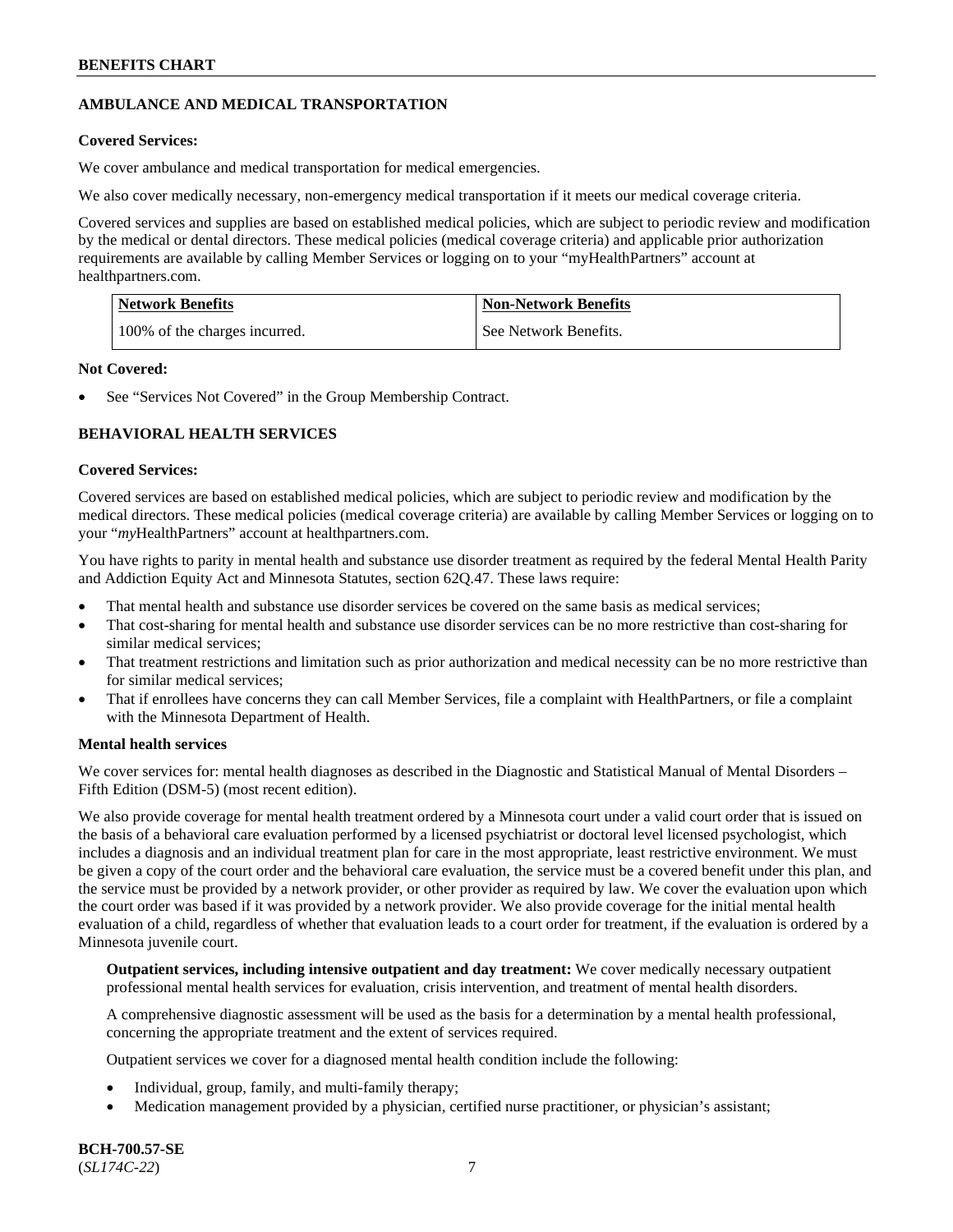- Psychological testing services for the purposes of determining the differential diagnoses and treatment planning for patients currently receiving behavioral health services;
- Day treatment and intensive outpatient services in a licensed program;
- Partial hospitalization services in a licensed hospital or community mental health center;
- Psychotherapy and nursing services provided in the home if authorized by us; and
- Treatment for gender dysphoria.

| Network Benefits              | <b>Non-Network Benefits</b>  |
|-------------------------------|------------------------------|
| 100% of the charges incurred. | 50% of the charges incurred. |

#### **Group therapy**

| Network Benefits              | <b>Non-Network Benefits</b>  |
|-------------------------------|------------------------------|
| 100% of the charges incurred. | 50% of the charges incurred. |

**Inpatient services, including mental health residential treatment services:** We cover the following:

- Medically necessary inpatient services in a hospital and professional services for treatment of mental health disorders. Medical stabilization is covered under inpatient hospital services in the "Hospital and Skilled Nursing Facility Services" section; and
- Medically necessary mental health residential treatment services. This care must be authorized by us and provided by a hospital or residential behavioral health treatment facility licensed by the local state or Department of Health and Human Services. Services not covered under this benefit include halfway houses, group homes, extended care facilities, shelter services, correctional services, detention services, transitional services, group residential services, foster care services and wilderness programs.

| <b>Network Benefits</b>       | <b>Non-Network Benefits</b>  |
|-------------------------------|------------------------------|
| 100% of the charges incurred. | 50% of the charges incurred. |

## **Substance use disorder (SUD) services**

We cover medically necessary services for assessments by a licensed alcohol and drug counselor and treatment of substanceuse disorders as defined in the latest edition of the DSM-5.

**Outpatient services, including intensive outpatient and day treatment:** We cover medically necessary outpatient professional services for the diagnosis and treatment of substance use disorders. Substance use disorder treatment programs must be licensed by the applicable state agency.

Outpatient services we cover for a diagnosed substance use disorder include the following:

- Individual, group, family, and multi-family therapy provided in an office setting;
- Opiate replacement therapy including methadone and buprenorphine treatment; and
- Day treatment and intensive outpatient services in a licensed program.

| Network Benefits              | <b>Non-Network Benefits</b>  |
|-------------------------------|------------------------------|
| 100% of the charges incurred. | 50% of the charges incurred. |

**Inpatient services:** We cover the following:

- Medically necessary inpatient services in a hospital or primary residential treatment in a licensed substance use disorder treatment center. Primary residential treatment is an intensive residential treatment program of limited duration, typically 30 days or less.
- Services provided in a hospital that is licensed by the local state and accredited by Medicare.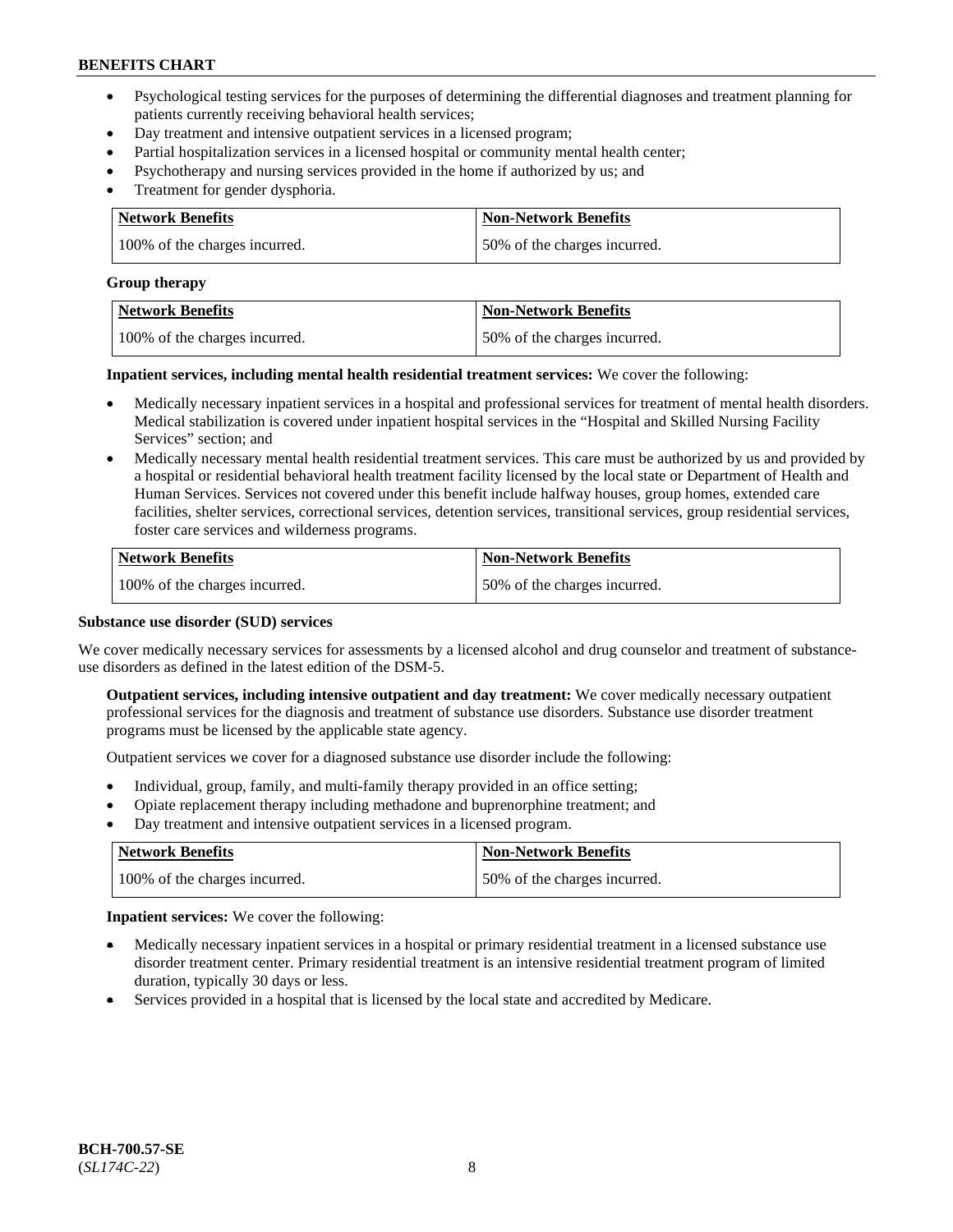• Detoxification services in a hospital or community detoxification facility if it is licensed by the local Department of Health and Human Services.

| <b>Network Benefits</b>       | <b>Non-Network Benefits</b>  |
|-------------------------------|------------------------------|
| 100% of the charges incurred. | 50% of the charges incurred. |

## **Not Covered:**

See "Services Not Covered" in the Group Membership Contract.

## **CHIROPRACTIC SERVICES**

## **Covered Services:**

We cover chiropractic services for rehabilitative care, provided to diagnose and treat acute neuromusculo-skeletal conditions.

Massage therapy which is performed in conjunction with other treatment/modalities by a chiropractor, is part of a prescribed treatment plan and is not billed separately is covered.

| Network Benefits              | <b>Non-Network Benefits</b>           |
|-------------------------------|---------------------------------------|
| 100% of the charges incurred. | 50% of the charges incurred.          |
|                               | Limit of 20 visits per calendar year. |

## **Not Covered:**

- Massage therapy for the purpose of comfort or convenience of the member.
- See "Services Not Covered" in the Group Membership Contract.

## **CLINICAL TRIALS**

## **Covered Services:**

We cover certain routine services if you participate in a Phase I, Phase II, Phase III or Phase IV clinical trial that is conducted in relation to the prevention, detection, or treatment of cancer or other life-threatening disease or condition as defined in the Affordable Care Act. We cover routine patient costs for services that would be eligible under this Benefits Chart if the service was provided outside of a clinical trial.

| <b>Network Benefits</b>                                                                                                                                                                                | <b>Non-Network Benefits</b>                                                                                                                                                                         |
|--------------------------------------------------------------------------------------------------------------------------------------------------------------------------------------------------------|-----------------------------------------------------------------------------------------------------------------------------------------------------------------------------------------------------|
| Coverage level is same as corresponding Network<br>Benefit, depending on type of service provided such as<br>Office Visits for Illness or Injury, Inpatient or<br><b>Outpatient Hospital Services.</b> | Coverage level is same as corresponding Non-Network<br>Benefit, depending on type of service provided such as<br>Office Visits for Illness or Injury, Inpatient or<br>Outpatient Hospital Services. |
|                                                                                                                                                                                                        |                                                                                                                                                                                                     |

## **Not Covered:**

- The investigative item, device or service itself.
- Items or services that are provided solely to satisfy data collection and analysis needs and that are not used in the direct clinical management of the patient.
- A service that is clearly inconsistent with widely accepted and established standards of care for a particular diagnosis.
- See "Services Not Covered" in the Group Membership Contract.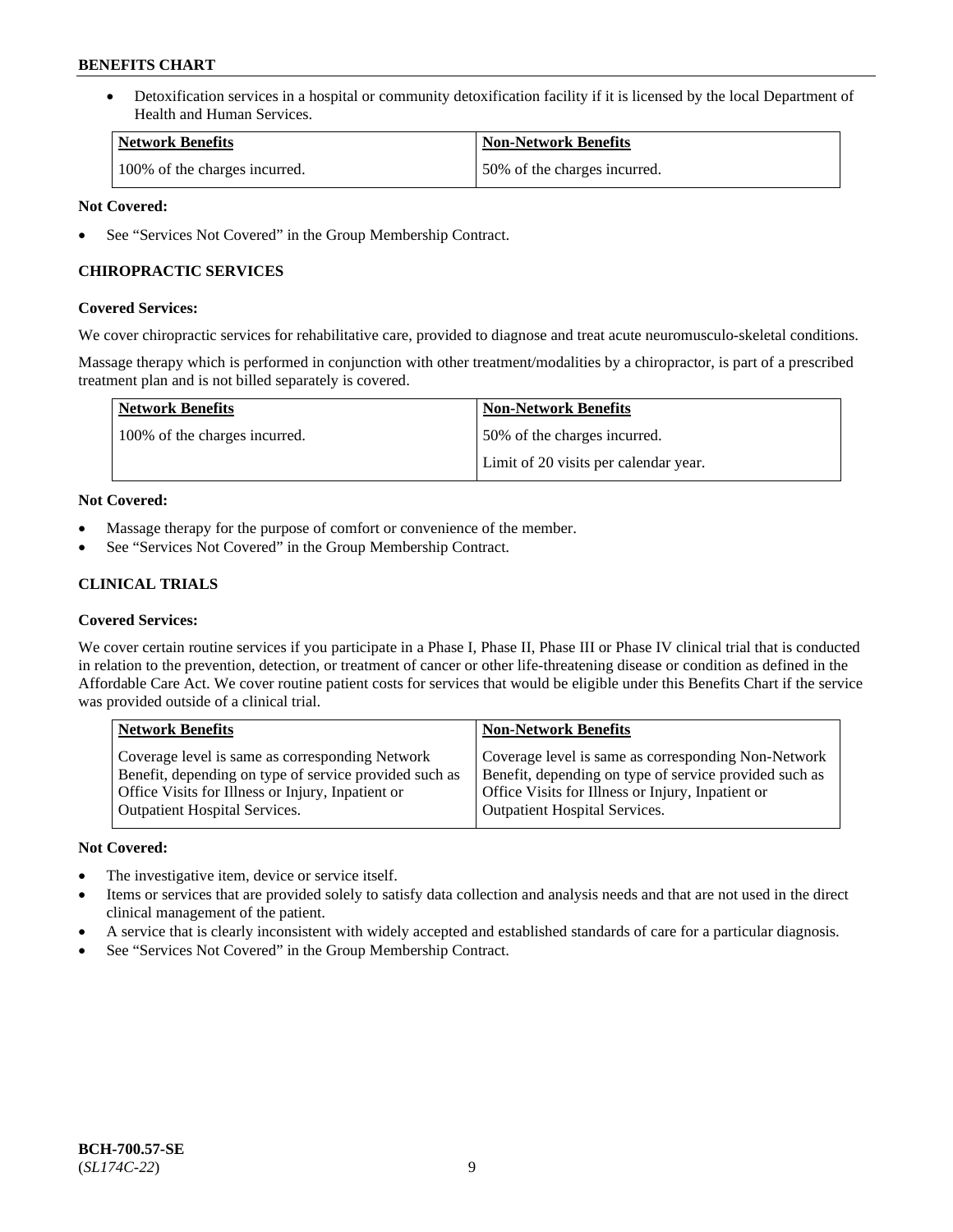## **DENTAL SERVICES**

## **Covered Services:**

We cover services as described below.

**Accidental dental services:** We cover dentally necessary services to treat and restore damage done to sound, natural, unrestored teeth as a result of an accidental injury. Coverage is for damage caused by external trauma to face and mouth only, not for cracked or broken teeth which result from biting or chewing. We cover restorations, root canals, crowns and replacement of teeth lost that are directly related to the accident in which the member was involved. We cover initial exams, xrays, and palliative treatment including extractions, and other oral surgical procedures directly related to the accident. Subsequent treatment must be initiated within the specified time-frame and must be directly related to the accident. We do not cover restoration and replacement of teeth that are not "sound and natural" at the time of the accident.

Full mouth rehabilitation to correct occlusion (bite) and malocclusion (misaligned teeth not due to the accident) are not covered.

When an implant-supported dental prosthetic treatment is pursued, the accidental dental benefit will be applied to the prosthetic procedure. Benefits are limited to the amount that would be paid toward the placement of a removable dental prosthetic appliance that could be used in the absence of implant treatment. Care must be provided or pre-authorized by a HealthPartners dentist.

| Network Benefits              | <b>Non-Network Benefits</b>  |
|-------------------------------|------------------------------|
| 100% of the charges incurred. | 50% of the charges incurred. |

For all accidental dental services, treatment and/or restoration must be initiated within six months of the date of the injury. Coverage is limited to the initial course of treatment and/or initial restoration. Services must be provided within twenty-four months of the date of injury to be covered.

## **Medical referral dental services**

**Medically necessary outpatient dental services:** We cover medically necessary outpatient dental services. Coverage is limited to dental services required for treatment of an underlying medical condition, e.g., removal of teeth to complete radiation treatment for cancer of the jaw, cysts and lesions.

| Network Benefits              | <b>Non-Network Benefits</b>  |
|-------------------------------|------------------------------|
| 100% of the charges incurred. | 50% of the charges incurred. |

**Medically necessary hospitalization and anesthesia for dental care:** We cover medically necessary hospitalization for dental care. This is limited to charges incurred by a member who: (1) is a child under age 5; (2) is severely disabled; (3) has a medical condition and requires hospitalization or general anesthesia for dental care treatment; or (4) is a child between age 5 and 12 and care in dental offices has been attempted unsuccessfully and usual methods of behavior modification have not been successful, or when extensive amounts of restorative care, exceeding four appointments, are required. Coverage is limited to facility and anesthesia charges. Oral surgeon/dentist professional fees are not covered.

| <b>Network Benefits</b>       | <b>Non-Network Benefits</b>  |
|-------------------------------|------------------------------|
| 100% of the charges incurred. | 50% of the charges incurred. |

**Medical complications of dental care:** We cover medical complications of dental care. Treatment must be medically necessary care and related to medical complications of non-covered dental care, including complications of the head, neck, or substructures.

| <b>Network Benefits</b>       | <b>Non-Network Benefits</b>  |
|-------------------------------|------------------------------|
| 100% of the charges incurred. | 50% of the charges incurred. |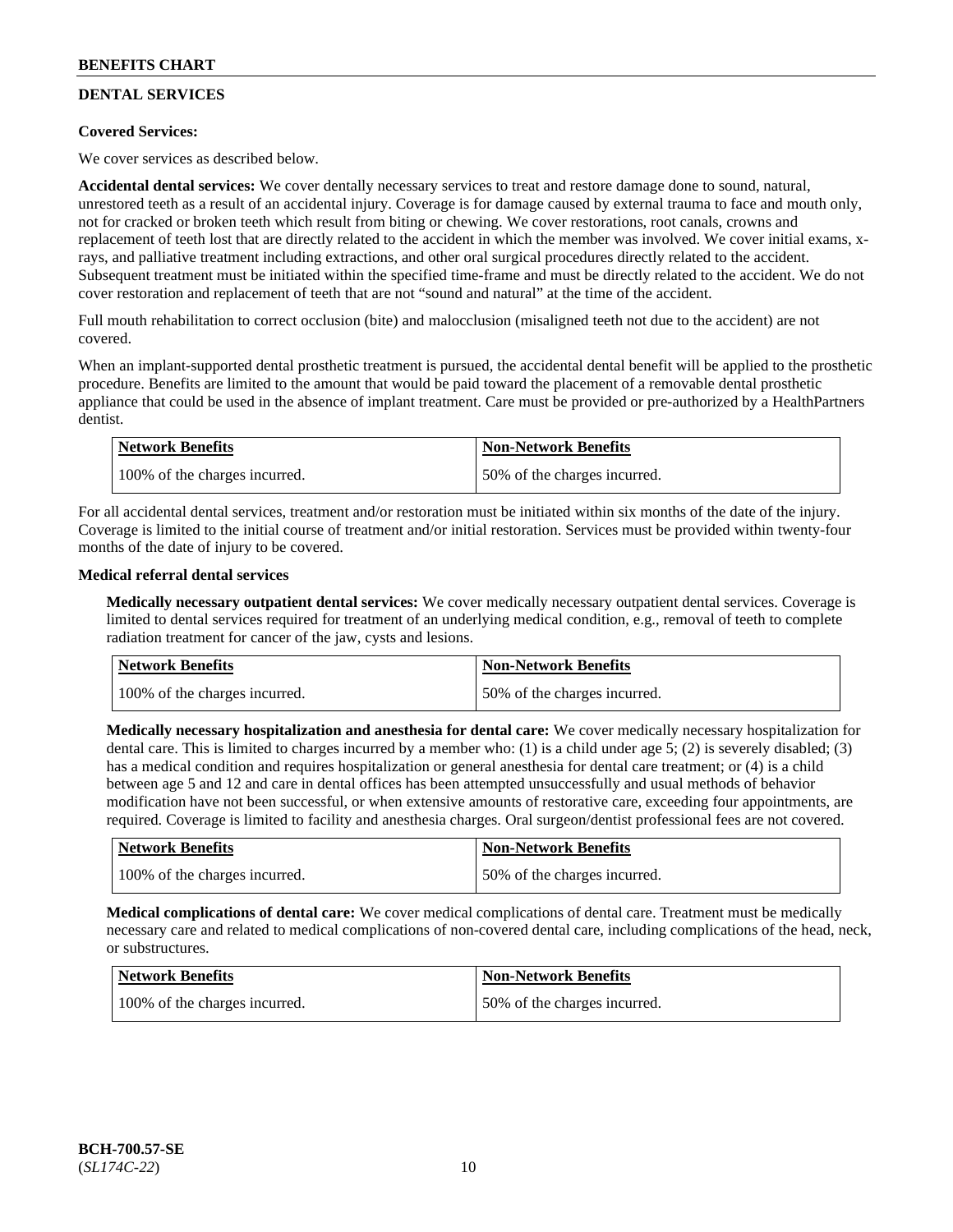**Oral surgery**: We cover oral surgery. Coverage is limited to treatment of medical conditions requiring oral surgery, such as treatment of oral neoplasm, non-dental cysts, fracture of the jaws, trauma of the mouth and jaws.

| Network Benefits              | <b>Non-Network Benefits</b>  |
|-------------------------------|------------------------------|
| 100% of the charges incurred. | 50% of the charges incurred. |

**Treatment of cleft lip and cleft palate:** We cover treatment of cleft lip and cleft palate of a dependent child to age 26, including orthodontic treatment and oral surgery directly related to the cleft. Benefits are limited to inpatient or outpatient expenses arising from medical and dental treatment that was scheduled or initiated prior to the dependent turning age 19. Dental services that are not required for the treatment of cleft lip or cleft palate are not covered. If a dependent child covered under this Contract is also covered under a dental plan which includes orthodontic services, that dental plan shall be considered primary for the necessary orthodontic services. Oral appliances are subject to the same copayment, conditions and limitations as durable medical equipment.

| <b>Network Benefits</b>       | <b>Non-Network Benefits</b>  |
|-------------------------------|------------------------------|
| 100% of the charges incurred. | 50% of the charges incurred. |

**Treatment of temporomandibular disorder (TMD) and craniomandibular disorder (CMD):** We cover surgical and nonsurgical treatment of temporomandibular disorder (TMD) and craniomandibular disorder (CMD), which is medically necessary care. Dental services which are not required to directly treat TMD or CMD are not covered.

| Network Benefits              | <b>Non-Network Benefits</b>  |
|-------------------------------|------------------------------|
| 100% of the charges incurred. | 50% of the charges incurred. |

## **Not Covered:**

- Dental treatment, procedures or services not listed in this Benefits Chart.
- Accident related dental services if treatment is (1) provided to teeth which are not sound and natural, (2) to teeth which have been restored, (3) initiated beyond six months from the date of the injury, (4) received beyond the initial treatment or restoration or (5) received beyond twenty-four months from the date of injury.
- Oral surgery to remove wisdom teeth.
- Orthognathic treatment or procedures and all related services, unless it is required to treat TMD or CMD and it meets our medical coverage criteria.
- See "Services Not Covered" in the Group Membership Contract.

## **DIABETES AND HYPERTENSION DISEASE MANAGEMENT PROGRAM**

#### **Covered Services:**

If you meet criteria for coverage, you may qualify for the Diabetes and/or Hypertension Disease Management Program.

The program covers group health coaching which focuses on weight loss, exercise, behavior modification and health education through Omada Health.

| <b>Network Benefits</b>                                     | <b>Non-Network Benefits</b> |
|-------------------------------------------------------------|-----------------------------|
| 100% of the charges incurred.<br>Deductible does not apply. | Not applicable.             |

#### **Not Covered:**

See "Services Not Covered" in the Group Membership Contract.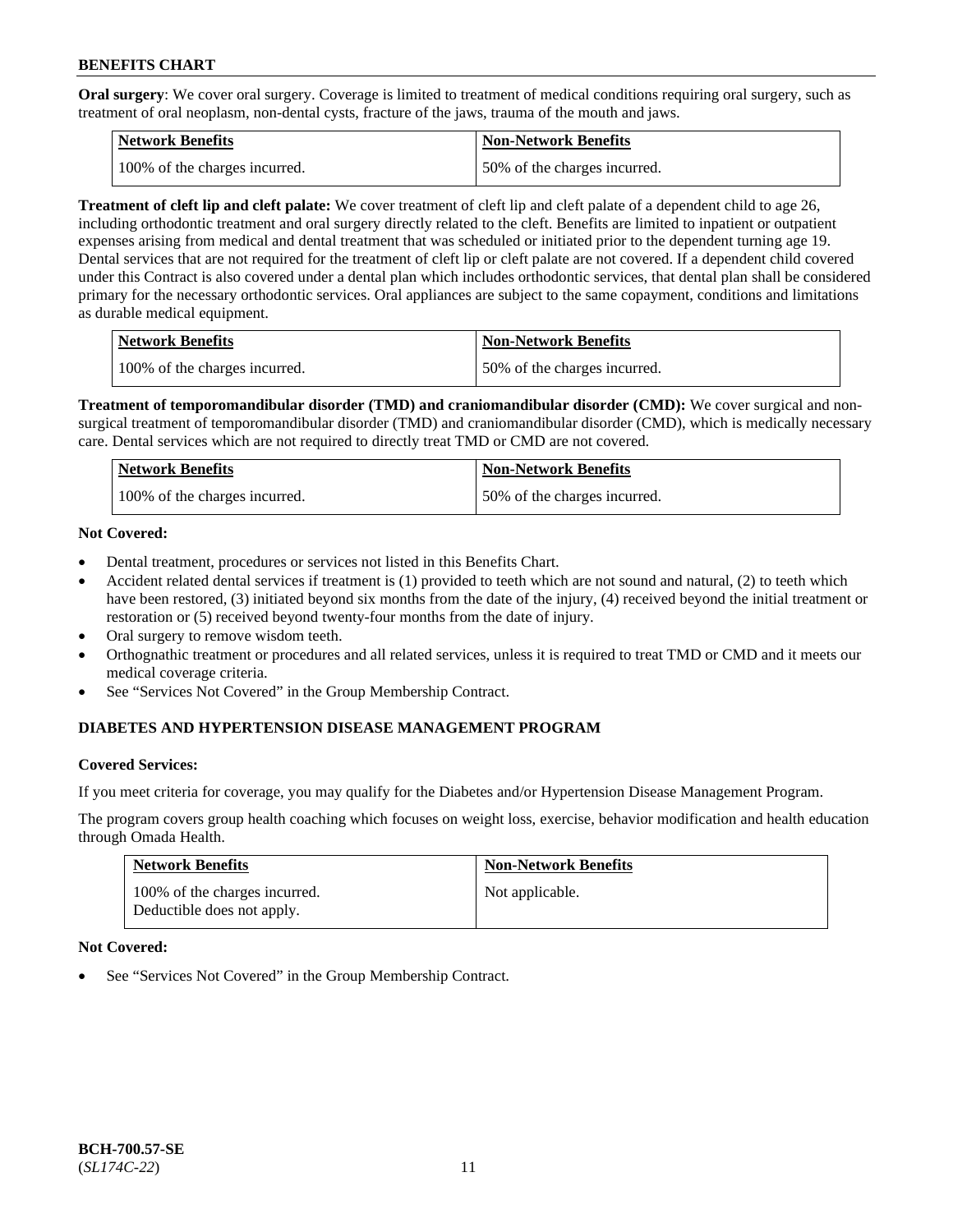## **DIABETIC EQUIPMENT AND SUPPLIES**

#### **Covered Services:**

We cover physician prescribed medically appropriate and necessary drugs and supplies used in the management and treatment of diabetes for members with gestational, Type I or Type II diabetes including durable diabetic equipment and disposable supplies, as described below.

Certain items are only covered if your condition meets our coverage criteria and obtained through an authorized vendor. For more information on what we cover and any prior authorization requirements, call Member Services or log on to your "*my*HealthPartners" account at [healthpartners.com.](http://www.healthpartners.com/)

Insulin and medications for diabetes are covered as outpatient drugs under the "Prescription Drug Services" section.

**Pumps and Pump Supplies.** These include diabetic insulin pumps, diabetic infusion pumps and infusion pump supplies such as infusion sets, tubing, connectors and syringe reservoirs.

| <b>Network Benefits</b>                                                                 | <b>Non-Network Benefits</b>  |
|-----------------------------------------------------------------------------------------|------------------------------|
| <b>Pumps received at a pharmacy:</b><br>100% of the charges incurred.                   | 50% of the charges incurred. |
| Pumps received from a non-pharmacy approved<br>vendor:<br>100% of the charges incurred. |                              |

### **All other durable equipment and diabetic supplies**

Durable Diabetic Equipment and Supplies. These include continuous glucose monitoring system (CGMS), transmitter, sensors and receivers, diabetic blood glucose monitors and control/calibrating solutions (for checking accuracy or testing equipment and test strips).

Disposable Diabetic Supplies. These are one-time use supplies, including syringes, lancets, lancet devices, blood and urine ketone test strips, and needles.

Certain diabetic supplies and equipment must be purchased at a pharmacy.

| <b>Network Benefits</b>                                                                                               | <b>Non-Network Benefits</b>  |
|-----------------------------------------------------------------------------------------------------------------------|------------------------------|
| If received through a pharmacy:<br>100% of the charges incurred.                                                      | 50% of the charges incurred. |
| If received through a non-pharmacy provider:<br>100% of the charges incurred if purchased from an<br>approved vendor. |                              |

#### **Limitations:**

- No more than a 93-day supply of diabetic supplies is covered and dispensed at a time.
- We require that certain diabetic supplies and equipment be purchased at a pharmacy.
- Diabetic supplies and equipment are limited to certain models and brands.
- Durable medical equipment and supplies must be obtained from or repaired by approved vendors.
- Covered services and supplies are based on established medical policies which are subject to periodic review and modification by the medical directors. Our coverage policy for diabetic supplies includes information on our required models and brands. These medical policies (medical coverage criteria) are available by calling Member Services or logging on to your "*my*HealthPartners" account at [healthpartners.com.](http://www.healthpartners.com/)

## **Not Covered:**

- Replacement or repair of any covered items, if the items are (i) damaged or destroyed by misuse, abuse or carelessness, (ii) lost; or (iii) stolen.
- Duplicate or similar items.
- Labor and related charges for repair of any covered items which are more than the cost of replacement by an approved vendor.

**BCH-700.57-SE** (*SL174C-22*) 12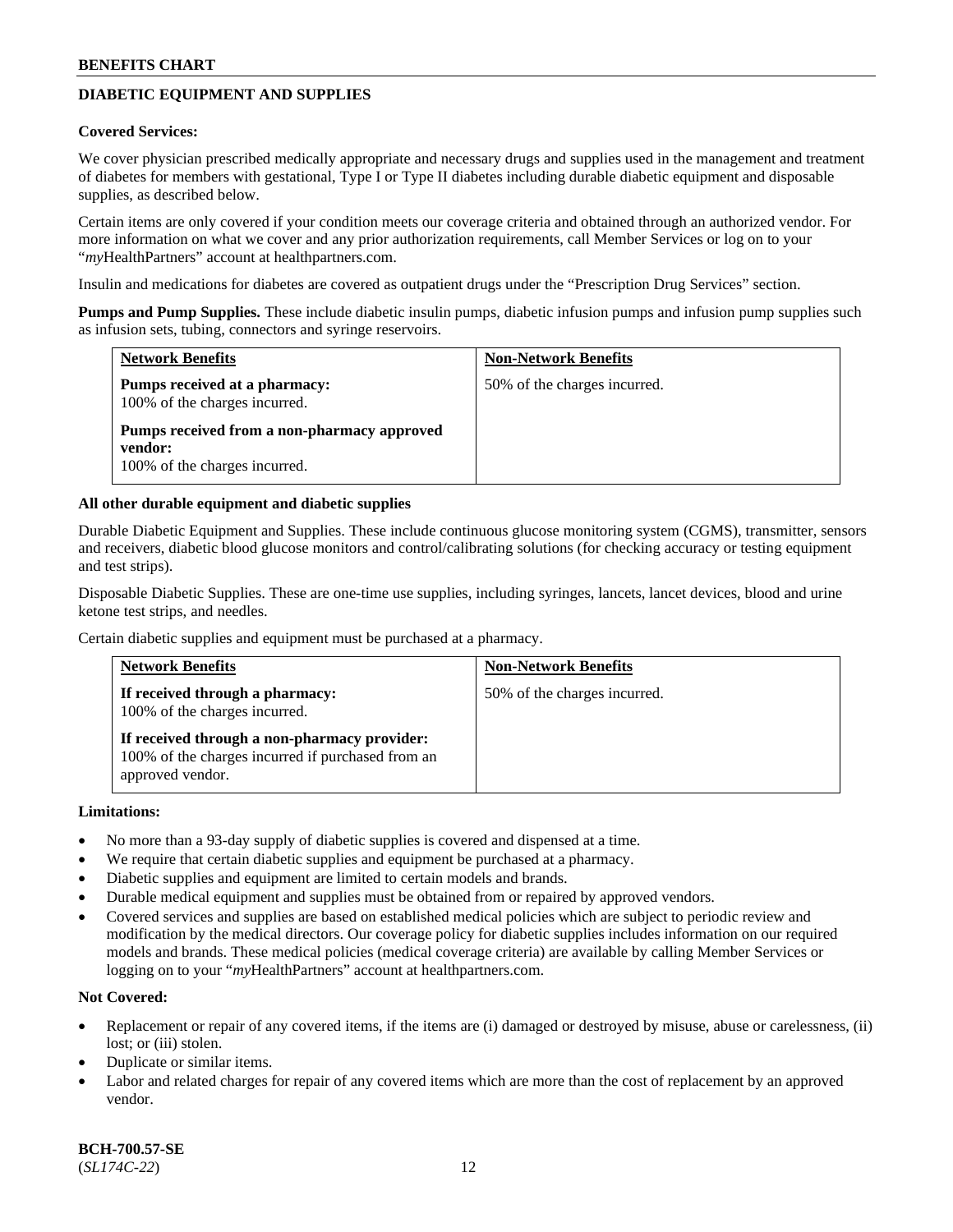- Batteries for monitors and equipment.
- Sales tax, mailing, delivery charges, service call charges.
- See "Services Not Covered" in the Group Membership Contract.

# **DIAGNOSTIC IMAGING SERVICES**

## **Covered Services:**

We cover diagnostic imaging, when ordered by a provider and provided in a clinic or outpatient hospital facility.

For Network Benefits, non-emergent, scheduled outpatient Magnetic Resonance Imaging (MRI) and Computed Tomography (CT) must be provided at a designated facility. Your physician or facility will obtain or verify prior authorization for these services with HealthPartners, as needed.

We cover services provided in a clinic or outpatient hospital facility (to see the benefit level for inpatient hospital or skilled nursing facility services, see benefits under Inpatient Hospital and Skilled Nursing Facility Services).

## **Outpatient magnetic resonance imaging (MRI) and computed tomography (CT)**

| <b>Network Benefits</b>       | <b>Non-Network Benefits</b>  |
|-------------------------------|------------------------------|
| 100% of the charges incurred. | 50% of the charges incurred. |

## **All other outpatient diagnostic imaging services for illness or injury**

## **Services for illness or injury**

| Network Benefits              | <b>Non-Network Benefits</b>  |
|-------------------------------|------------------------------|
| 100% of the charges incurred. | 50% of the charges incurred. |

## **Preventive services (MRI/CT procedures are not considered preventive)**

Diagnostic imaging services associated with preventive services are covered at the benefit level shown in the "Preventive Services" section of this Benefits Chart.

## **Not Covered:**

See "Services Not Covered" in the Group Membership Contract.

# **DURABLE MEDICAL EQUIPMENT, PROSTHETICS, ORTHOTICS, AND SUPPLIES**

## **Covered Services:**

We cover equipment and services, as described below.

We cover durable medical equipment and services, prosthetics, orthotics and supplies, subject to the limitations below.

External hearing aids (including osseointegrated or bone anchored) for members age 18 or younger who have hearing loss that is not correctable by other covered procedures. Coverage is limited to one basic, standard hearing aid for each ear every three years. A basic hearing aid is defined as a hearing device that consists of a microphone, amplifier, volume control, battery and receiver. It does not include upgrades above and beyond the functionality of a basic hearing aid, including but not limited to hearing improvements for group settings, background noise, Bluetooth/remote control functionality, or extended warranties. Charges for upgrades above the cost of a basic, standard hearing aid are not covered.

Diabetic equipment and supplies are covered under the "Diabetic Equipment and Supplies" section.

## **Special dietary treatment for Phenylketonuria (PKU) if it meets our medical coverage criteria**

| <b>Network Benefits</b>       | <b>Non-Network Benefits</b>  |
|-------------------------------|------------------------------|
| 100% of the charges incurred. | 50% of the charges incurred. |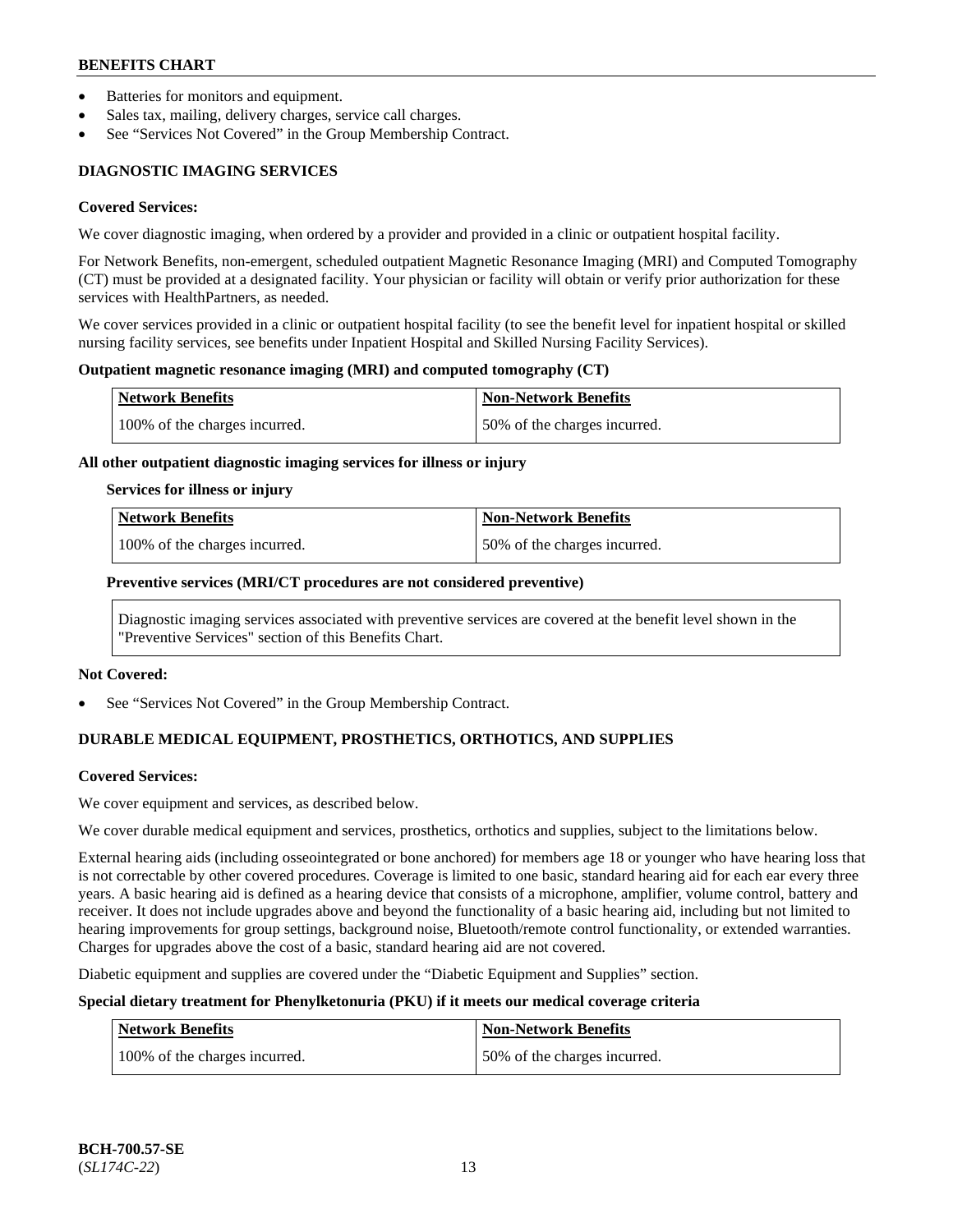### **Oral amino acid based elemental formula if it meets our medical coverage criteria**

| Network Benefits              | <b>Non-Network Benefits</b>  |
|-------------------------------|------------------------------|
| 100% of the charges incurred. | 50% of the charges incurred. |

### **All other durable medical equipment, prosthetics, orthotics and supplies**

| <b>Network Benefits</b>       | <b>Non-Network Benefits</b>  |
|-------------------------------|------------------------------|
| 100% of the charges incurred. | 50% of the charges incurred. |

### **Limitations:**

Coverage of durable medical equipment is limited by the following:

- Payment will not exceed the cost of an alternate piece of equipment or service that is effective and medically necessary.
- Wigs for hair loss resulting from alopecia areata are limited to one per calendar year.
- For prosthetic benefits, other than hair prostheses (i.e., wigs) for hair loss resulting from alopecia areata and oral appliances for cleft lip and cleft palate, payment will not exceed the cost of an alternate piece of equipment or service that is effective, medically necessary and enables members to conduct standard activities of daily living.
- We reserve the right to determine if an item will be approved for rental vs. purchase.
- Durable medical equipment and supplies must be obtained from or repaired by approved vendors.
- Covered services and supplies are based on established medical policies, which are subject to periodic review and modification by the medical or dental directors. Our coverage policy for diabetic supplies includes information on our required models and brands. These medical policies (medical coverage criteria) are available by calling Member Services or logging on to your "*my*HealthPartners" account a[t healthpartners.com.](https://www.healthpartners.com/hp/index.html)

### **Not Covered:**

Items that are not eligible for coverage include, but are not limited to:

- Replacement or repair of any covered items, if the items are (i) damaged or destroyed by misuse, abuse or carelessness, (ii) lost; or (iii) stolen.
- Duplicate or similar items.
- Labor and related charges for repair of any covered items which are more than the cost of replacement by an approved vendor.
- Sales tax, mailing, delivery charges, service call charges.
- Items that are primarily educational in nature or for hygiene, vocation, comfort, convenience or recreation.
- Communication aids or devices: equipment to create, replace or augment communication abilities including, but not limited to, speech processors, receivers, communication boards, or computer or electronic assisted communication.
- Hearing aids (implantable and external, including osseointegrated or bone anchored) and their fitting, except as specifically described in this Benefits Chart. This exclusion does not apply to cochlear implants.
- Eyeglasses, contact lenses and their fitting, measurement and adjustment, except as specifically described in this Benefits Chart.
- Hair prostheses (wigs), except as specifically described in this Benefits Chart.
- Household equipment which primarily has customary uses other than medical, such as, but not limited to, exercise cycles, air purifiers, central or unit air conditioners, water purifiers, non-allergenic pillows, mattresses or waterbeds.
- Household fixtures including, but not limited to, escalators or elevators, ramps, swimming pools and saunas.
- Modifications to the structure of the home including, but not limited to, wiring, plumbing or charges for installation of equipment.
- Vehicle, car or van modifications including, but not limited to, hand brakes, hydraulic lifts and car carrier.
- Rental equipment while owned equipment is being repaired by non-contracted vendors, beyond one month rental of medically necessary equipment.
- Other equipment and supplies, including but not limited to assistive devices, that we determine are not eligible for coverage.
- See "Services Not Covered" in the Group Membership Contract.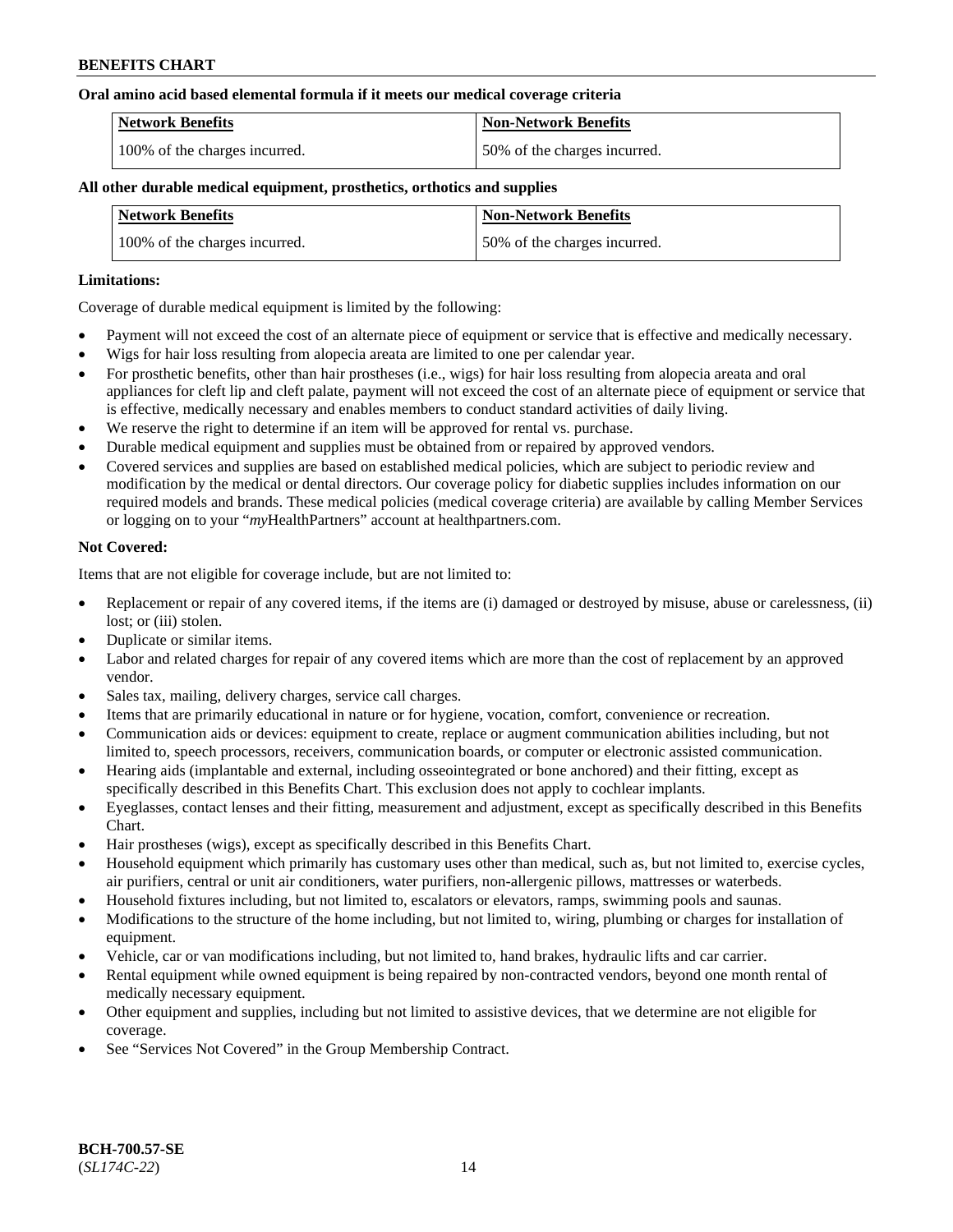## **EMERGENCY AND URGENTLY NEEDED CARE SERVICES**

### **Covered Services:**

We cover services for emergency care and urgently needed care if the services are otherwise eligible for coverage under this Benefits Chart.

**Urgently needed care.** These are services to treat an unforeseen illness or injury, which are required in order to prevent a serious deterioration in your health, and which cannot be delayed until the next available clinic or office hours.

#### **Urgently needed care at clinics**

| Network Benefits              | <b>Non-Network Benefits</b> |
|-------------------------------|-----------------------------|
| 100% of the charges incurred. | See Network Benefits.       |

**Emergency care.** These are services to treat: (1) the sudden, unexpected onset of illness or injury which, if left untreated or unattended until the next available clinic or office hours, would result in hospitalization, or (2) a condition requiring professional health services immediately necessary to preserve life or stabilize health. Emergency care includes emergency services as defined in Division BB, Title I, Section 102 of the Consolidated Appropriations Act of 2021. Emergency care also includes an immediate response service available on a 24-hour, seven-day-a-week basis for each child, or person, having a psychiatric crisis, a mental health crisis, or a mental health emergency.

When reviewing claims for coverage of emergency services, our medical director will take into consideration a reasonable layperson's belief that the circumstances required immediate medical care that could not wait until the next working day or next available clinic appointment. Emergency care also includes an immediate response service available on a 24-hour, sevenday-a-week basis for each child, or person, having a psychiatric crisis, a mental health crisis, or a mental health emergency.

## **Emergency care in a hospital emergency room, including professional services of a physician**

| <b>Network Benefits</b>       | <b>Non-Network Benefits</b> |
|-------------------------------|-----------------------------|
| 100% of the charges incurred. | See Network Benefits.       |

#### **Inpatient emergency care in a hospital**

| <b>Network Benefits</b>       | <b>Non-Network Benefits</b> |
|-------------------------------|-----------------------------|
| 100% of the charges incurred. | See Network Benefits.       |

## **Not Covered:**

See "Services Not Covered" in the Group Membership Contract.

## **GENE THERAPY**

## **Covered Services:**

We cover gene therapy treatment that meets our current medical coverage criteria.

| Network Benefits                                                                                                                                                                                        | <b>Non-Network Benefits</b> |
|---------------------------------------------------------------------------------------------------------------------------------------------------------------------------------------------------------|-----------------------------|
| Coverage level is same as corresponding Network<br>Benefit, depending on type of service provided, such as<br>Office Visits for Illness or Injury, Inpatient or<br><b>Outpatient Hospital Services.</b> | No Coverage.                |

#### **Limitations:**

- Gene therapy must be provided by a designated provider.
- Specific types of gene therapy are limited to therapies and conditions specified in our medical coverage criteria.

## **Not Covered:**

See "Services Not Covered" in the Group Membership Contract.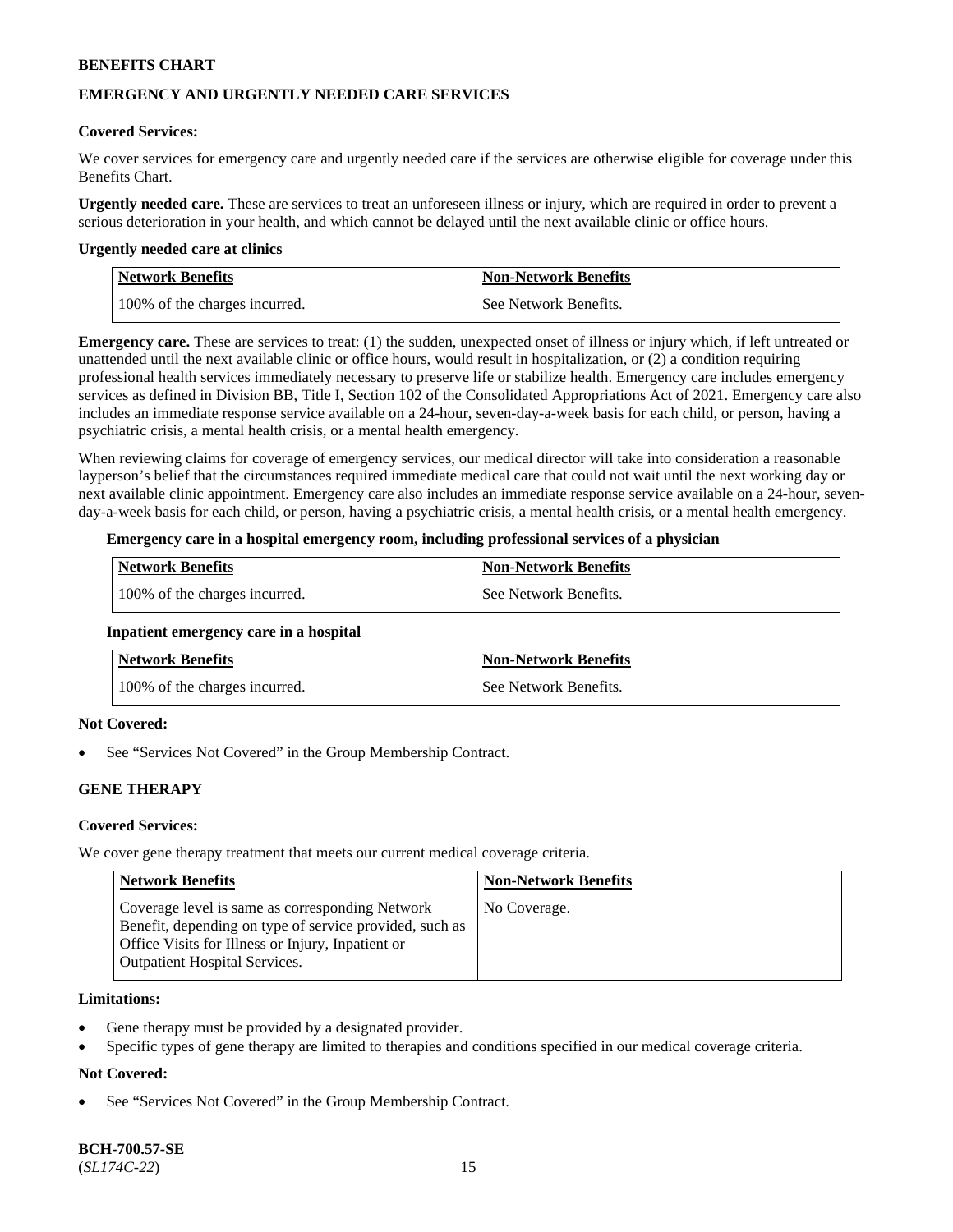## **HEALTH EDUCATION**

## **Covered Services:**

We cover education for preventive services and education for the management of chronic health problems (such as diabetes).

| <b>Network Benefits</b>                                     | <b>Non-Network Benefits</b>  |
|-------------------------------------------------------------|------------------------------|
| 100% of the charges incurred.<br>Deductible does not apply. | 50% of the charges incurred. |

## **Not Covered:**

See "Services Not Covered" in the Group Membership Contract.

## **HOME-BASED COMPREHENSIVE HEALTH RISK ASSESSMENT**

## **Covered Services:**

If you meet our criteria for coverage, you may qualify for our home-based comprehensive health risk assessment program. The program covers a health assessment with a designated nurse practitioner.

| Network Benefits                                            | <b>Non-Network Benefits</b> |
|-------------------------------------------------------------|-----------------------------|
| 100% of the charges incurred.<br>Deductible does not apply. | No Coverage.                |

## **Not Covered:**

See "Services Not Covered" in the Group Membership Contract.

## **HOME HEALTH SERVICES**

## **Covered Services:**

We cover skilled nursing services, physical therapy, occupational therapy, speech therapy, respiratory therapy and other therapeutic services, non-routine prenatal and postnatal services, routine postnatal well child visits (as described in the Medical Coverage Criteria), phototherapy services for newborns, home health aide services and other eligible home health services when provided in your home, if you are homebound (i.e., unable to leave home without considerable effort due to a medical condition. Lack of transportation does not constitute homebound status). For phototherapy services for newborns and high risk pre-natal services, supplies and equipment are included.

We cover total parenteral nutrition/intravenous ("TPN/IV") therapy, equipment, supplies and drugs in connection with IV therapy. IV line care kits are covered under Durable Medical Equipment.

You do not need to be homebound to receive total parenteral nutrition/intravenous ("TPN/IV") therapy.

We cover palliative care benefits. Palliative care includes symptom management, education and establishing goals of care. We waive the requirement that you be homebound for a limited number of home visits for palliative care (as shown in the Benefits Chart), if you have a life-threatening, non-curable condition which has a prognosis of survival of two years or less. Additional palliative care visits are eligible under the home health services benefit if you are homebound and meet all other requirements defined in this section.

Home health services are eligible and covered only when:

- medically necessary; and
- provided as rehabilitative care, terminal care or maternity care; and
- ordered by a physician, and included in the written home care plan.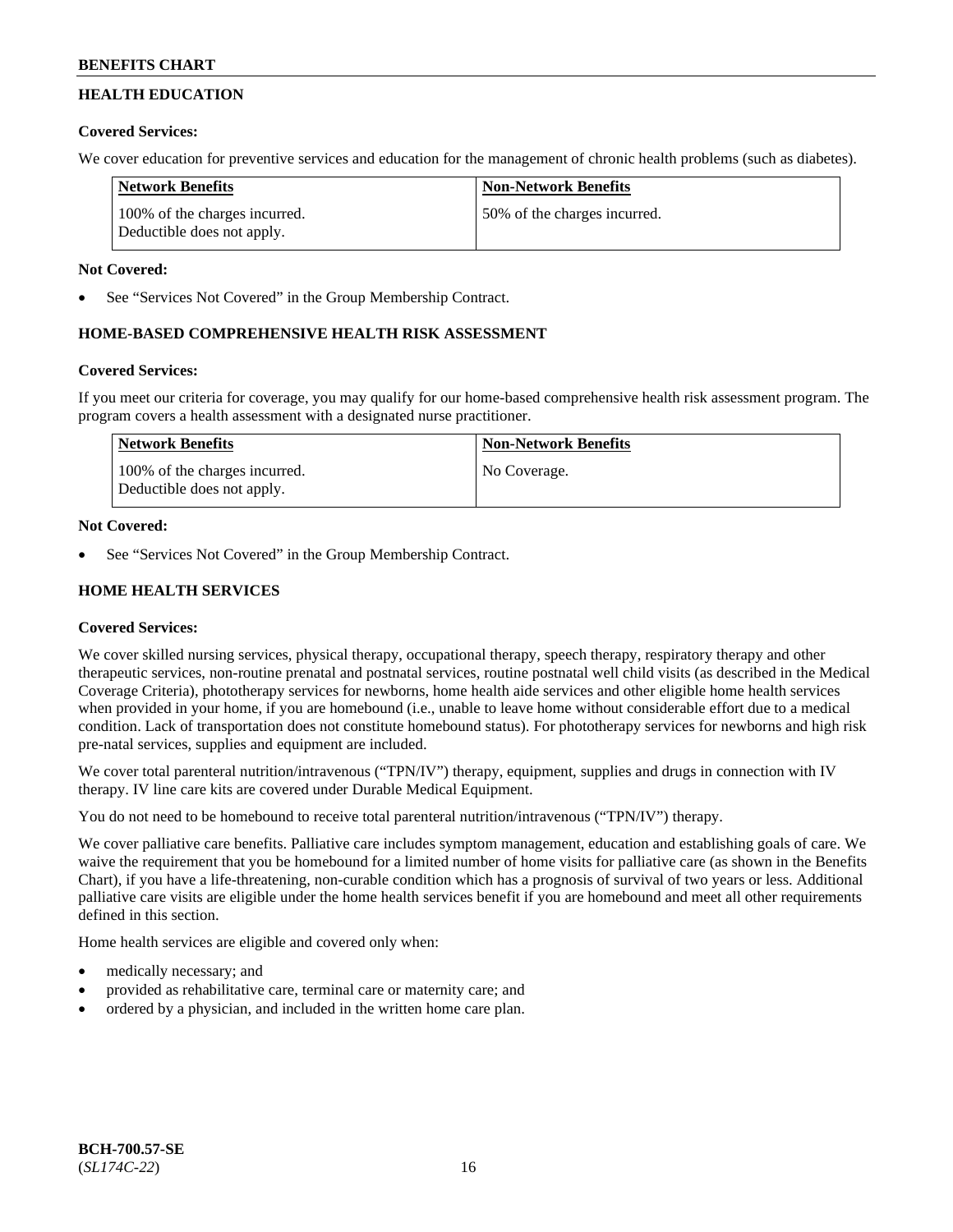**Physical therapy, occupational therapy, speech therapy, respiratory therapy, home health aide services and palliative care**

| <b>Network Benefits</b>       | <b>Non-Network Benefits</b>  |
|-------------------------------|------------------------------|
| 100% of the charges incurred. | 50% of the charges incurred. |

### **TPN/IV therapy, skilled nursing services, non-routine prenatal/postnatal services, and phototherapy**

| Network Benefits              | <b>Non-Network Benefits</b>  |
|-------------------------------|------------------------------|
| 100% of the charges incurred. | 50% of the charges incurred. |

Each 24-hour visit (or shifts of up to 24-hour visits) equals one visit and counts toward the Maximum visits for all other services shown below. Any visit that lasts less than 24 hours, regardless of the length of the visit, will count as one visit toward the Maximum visits for all other services shown below. All visits must be medically necessary and benefit eligible.

### **Routine postnatal well child visits**

| <b>Network Benefits</b>                                     | <b>Non-Network Benefits</b>  |
|-------------------------------------------------------------|------------------------------|
| 100% of the charges incurred.<br>Deductible does not apply. | 50% of the charges incurred. |

### **Maximum visits for palliative care**

If you are eligible to receive palliative care in the home and you are not homebound, there is a maximum of 12 visits per calendar year.

### **Maximum visits for all other services**

| <b>Network Benefits</b>       | <b>Non-Network Benefits</b>  |
|-------------------------------|------------------------------|
| 120 visits per calendar year. | 60 visits per calendar year. |

Each visit provided under the Network Benefits and Non-Network Benefits counts toward the maximums shown under all Maximum visits sections. The routine postnatal well child visit does not count toward the visit limit.

## **Limitations:**

- Home health services are not provided as a substitute for a primary caregiver in the home or as relief (respite) for a primary caregiver in the home. We will not reimburse family members or residents in your home for the above services.
- A service shall not be considered a skilled nursing service merely because it is performed by, or under the direct supervision of, a licensed nurse. Where a service (such as tracheotomy suctioning or ventilator monitoring) or like services, can be safely and effectively performed by a non-medical person (or self-administered), without the direct supervision of a licensed nurse, the service shall not be regarded as a skilled nursing service, whether or not a skilled nurse actually provides the service. The unavailability of a competent person to provide a non-skilled service shall not make it a skilled service when a skilled nurse provides it. Only the skilled nursing component of so-called "blended" services (i.e. services which include skilled and non-skilled components) are covered under this Benefits Chart.

#### **Not Covered:**

- Financial or legal counseling services.
- Housekeeping or meal services in your home.
- Private duty nursing services. This exclusion does not apply if covered person is also covered under Medical Assistance under 256B.0625, subdivision 7, with the exception of section 256B.0654 subdivision 4.
- Services provided by a family member or enrollee, or a resident in the enrollee's home.
- Vocational rehabilitation and recreational or educational therapy. Recreation therapy is therapy provided solely for the purpose of recreation, including but not limited to: (a) requests for physical therapy or occupational therapy to improve athletic ability, and (b) braces or guards to prevent sports injuries.
- See "Services Not Covered" in the Group Membership Contract.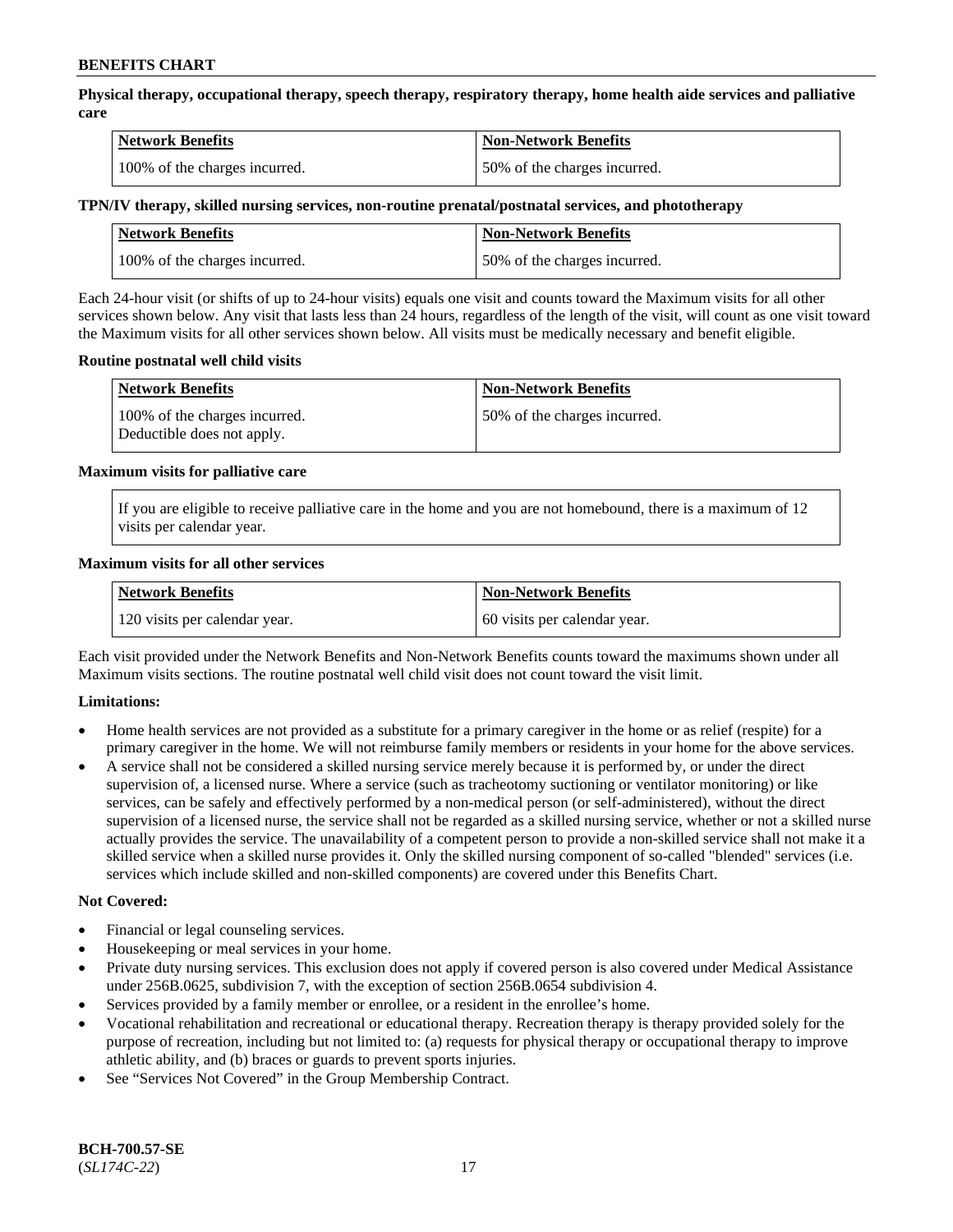## **HOME HOSPICE SERVICES**

### **Applicable Definitions:**

**Part-time.** This is up to two hours of service per day, more than two hours is considered continuous care.

**Continuous Care.** This is from two to twelve hours of service per day provided by a registered nurse, licensed practical nurse, or home health aide, during a period of crisis in order to maintain a terminally ill patient at home.

**Appropriate Facility.** This is a nursing home, hospice residence, or other inpatient facility.

**Custodial Care Related to Hospice Services.** This means providing assistance in the activities of daily living and the care needed by a terminally ill patient which can be provided by primary caregiver (i.e., family member or friend) who is responsible for the patient's home care.

## **Covered Services:**

**Home Hospice Program.** We cover the services described below if you are terminally ill and accepted as a home hospice program participant. You must meet the eligibility requirements of the program, and elect to receive services through the home hospice program. The services will be provided in your home, with inpatient care available when medically necessary as described below. If you elect to receive hospice services, you do so in lieu of curative treatment for your terminal illness for the period you are enrolled in the home hospice program.

**Eligibility:** In order to be eligible to be enrolled in the home hospice program, you must: (1) be a terminally ill patient (prognosis of six months or less); (2) have chosen a palliative treatment focus (i.e., emphasizing comfort and supportive services rather than treatment attempting to cure the disease or condition); and (3) continue to meet the terminally ill prognosis as reviewed by our medical director or his or her designee over the course of care. You may withdraw from the home hospice program at any time.

**Eligible Services:** Hospice services include the following services provided in accordance with an approved hospice treatment plan.

- Home Health Services:
	- o Part-time care provided in your home by an interdisciplinary hospice team (which may include a physician, nurse, social worker, and spiritual counselor) and medically necessary home health services are covered.
	- o One or more periods of continuous care in your home or in a setting which provides day care for pain or symptom management, when medically necessary, will be covered.
- Inpatient Services: We cover medically necessary inpatient services.
- Other Services:
	- o Respite care is covered for care in your home or in an appropriate facility, to give your primary caregivers (i.e., family members or friends) rest and/or relief when necessary in order to maintain a terminally ill patient at home.
	- o Medically necessary medications for pain and symptom management.
	- o Semi-electric hospital beds and other durable medical equipment are covered.
	- o Emergency and non-emergency care is covered.

| <b>Network Benefits</b>       | <b>Non-Network Benefits</b>  |
|-------------------------------|------------------------------|
| 100% of the charges incurred. | 50% of the charges incurred. |

Respite care is limited to 5 days per episode, and respite care and continuous care combined are limited to 30 days.

## **Not Covered:**

- Financial or legal counseling services.
- Housekeeping or meal services in your home.
- Custodial or maintenance care related to hospice services, whether provided in the home or in a nursing home.
- Any service not specifically described as covered services under this home hospice services benefits.
- Any services provided by members of your family or residents in your home.
- See "Services Not Covered" in the Group Membership Contract.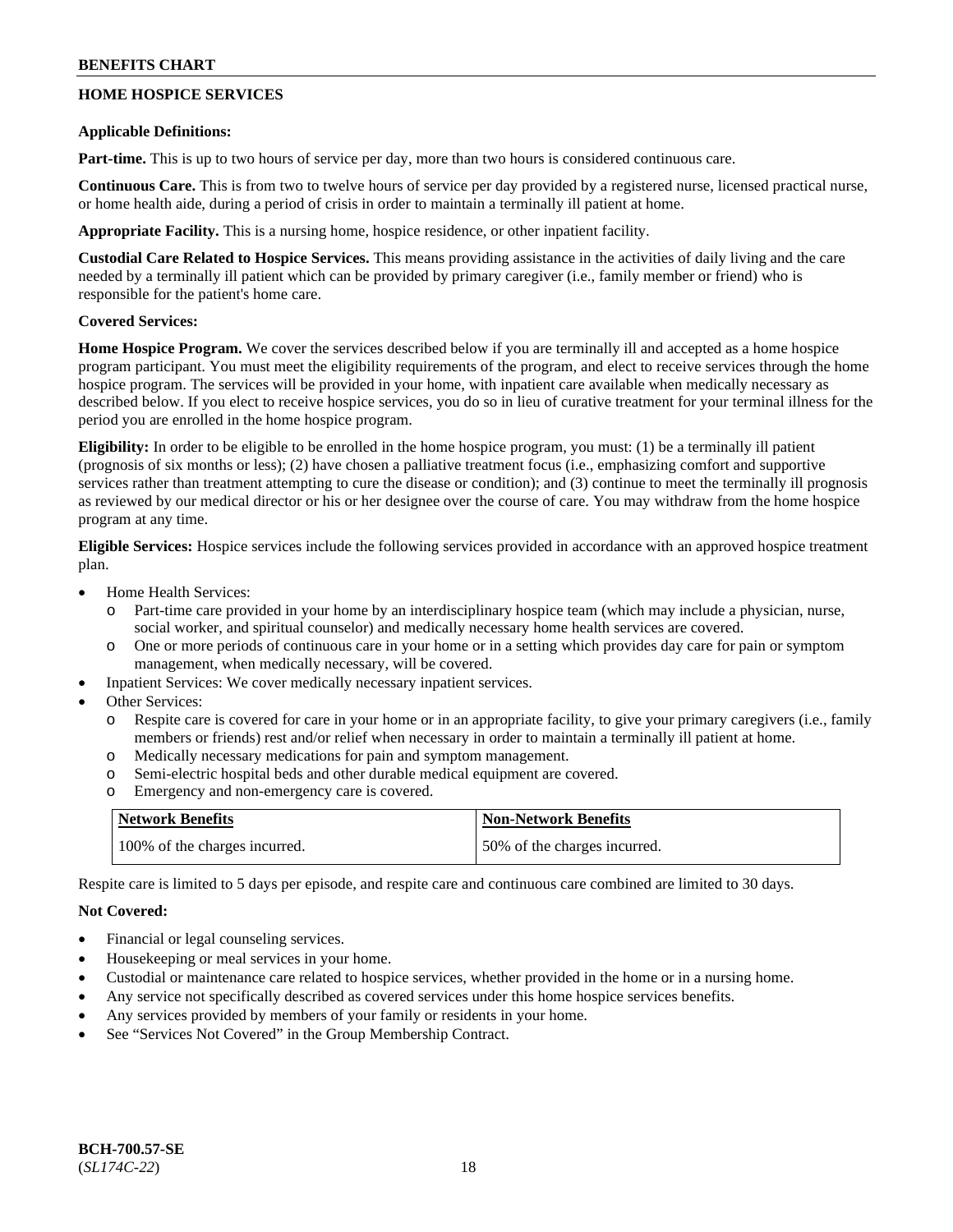## **HOSPITAL AND SKILLED NURSING FACILITY SERVICES**

### **Covered Services:**

We cover services as described below.

### **Medical or surgical hospital services**

**Inpatient hospital services:** We cover the following medical or surgical services, for the treatment of acute illness or injury, which require the level of care only provided in an acute care facility. These services must be authorized by a physician.

Inpatient hospital services include: room and board; the use of operating or maternity delivery rooms; intensive care facilities; newborn nursery facilities; general nursing care, anesthesia, laboratory and diagnostic imaging services, radiation therapy, physical therapy, prescription drugs or other medications administered during treatment, blood and blood products (unless replaced), and blood derivatives, and other diagnostic or treatment related hospital services; physician and other professional medical and surgical services provided while in the hospital, including gender confirmation surgery that meets medical coverage criteria.

We cover up to 120 hours of services provided by a private duty nurse or personal care assistant who has provided home care services to a ventilator-dependent patient, solely for the purpose of assuring adequate training of the hospital staff to communicate with that patient.

Services for items for personal convenience, such as television rental, are not covered.

We cover, following a vaginal delivery, a minimum of 48 hours of inpatient care for the mother and newborn child. We cover, following a caesarean section delivery, a minimum of 96 hours of inpatient care for the mother and newborn child. If the duration of inpatient care is less than these minimums, we also cover a minimum of one home visit by a registered nurse for post-delivery care, within four days of discharge of the mother and newborn child. Services provided by the registered nurse include, but are not limited to, parent education, assistance and training in breast and bottle feeding, and conducting any necessary and appropriate clinical tests. We shall not provide any compensation or other non-medical remuneration to encourage a mother and newborn to leave inpatient care before the duration minimums specified.

Group health plans and health insurance issuers generally may not, under Federal law, restrict benefits for any hospital length of stay in connection with childbirth for the mother of newborn child to less than 48 hours following a vaginal delivery, or less than 96 hours following a caesarean section. However, Federal law generally does not prohibit the mother's or newborn's attending provider, after consulting with the mother, from discharging the mother or her newborn earlier than 48 hours (or 96 hours as applicable). In any case plans and issuers may not, under Federal law, require that a provider obtain authorization from the plan or the insurance issuer for prescribing a length of stay not in excess of 48 hours (or 96 hours).

| <b>Network Benefits</b>       | <b>Non-Network Benefits</b>  |
|-------------------------------|------------------------------|
| 100% of the charges incurred. | 50% of the charges incurred. |

Each member's admission or confinement, including that of a newborn child, is separate and distinct from the admission or confinement of any other member.

**Outpatient hospital, ambulatory care or surgical facility services:** We cover the following medical and surgical services, for diagnosis or treatment of illness or injury on an outpatient basis. These services must be authorized by a physician.

Outpatient services include: use of operating rooms, maternity delivery rooms or other outpatient departments, rooms or facilities; and the following outpatient services: general nursing care, anesthesia, laboratory and diagnostic imaging services, radiation therapy, physical therapy, drugs administered during treatment, blood and blood products (unless replaced), and blood derivatives, and other diagnostic or treatment related outpatient services; physician and other professional medical and surgical services provided while an outpatient, including gender confirmation surgery that meets medical coverage criteria.

For Network Benefits, non-emergent, scheduled outpatient Magnetic Resonance Imaging (MRI) and Computed Tomography (CT) must be provided at a designated facility. Your physician and facility will obtain or verify authorization for these services with HealthPartners, as needed.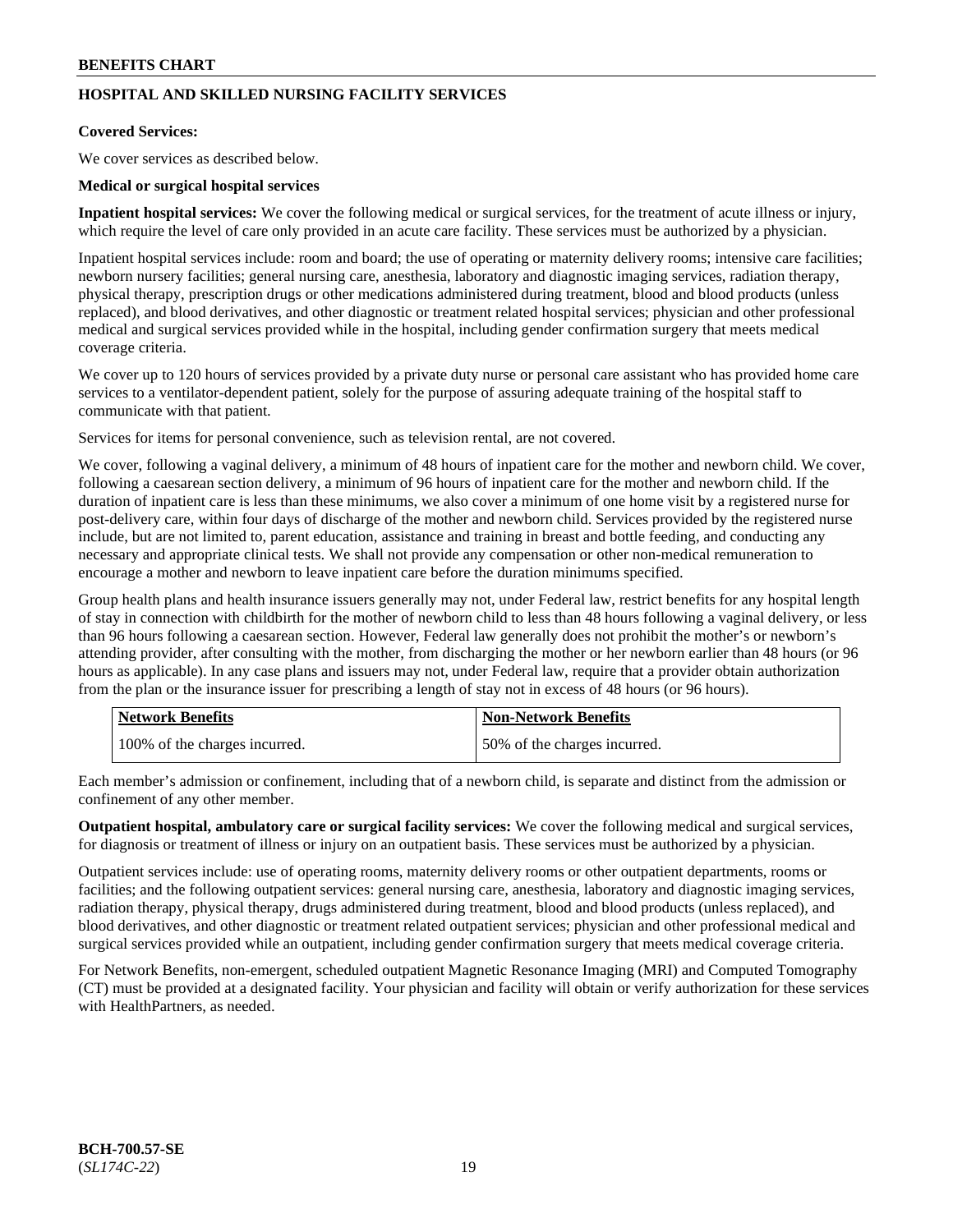To see the benefit level for diagnostic imaging services, laboratory services and physical therapy, see benefits under Diagnostic Imaging Services, Laboratory Services and Physical Therapy in this Benefits Chart.

| <b>Network Benefits</b>       | Non-Network Benefits         |
|-------------------------------|------------------------------|
| 100% of the charges incurred. | 50% of the charges incurred. |

### **Skilled nursing facility care**

We cover room and board, daily skilled nursing and related ancillary services for post-acute treatment and rehabilitative care of illness or injury that meets medical coverage criteria.

| Network Benefits                              | <b>Non-Network Benefits</b>                   |
|-----------------------------------------------|-----------------------------------------------|
| 100\% of the charges incurred.                | 150% of the charges incurred.                 |
| Limited to 120 day maximum per calendar year. | Limited to 120 day maximum per calendar year. |

Each day of services provided under the Network Benefits and Non-Network Benefits combined, counts toward the maximums shown above.

### **Not Covered:**

- Services for items for personal convenience, such as television rental.
- See "Services Not Covered" in the Group Membership Contract.

## **INFERTILITY DIAGNOSIS**

### **Covered Services:**

We cover the diagnosis of infertility. These services include diagnostic procedures and tests provided in connection with an infertility evaluation, office visits and consultations to diagnose infertility.

| <b>Network Benefits</b>       | <b>Non-Network Benefits</b> |
|-------------------------------|-----------------------------|
| 100% of the charges incurred. | See Network Benefits.       |

Coverage is limited to office visits and consultations to diagnose infertility. Treatment is not covered.

## **Not Covered:**

- Infertility/fertility treatment, including but not limited to, office visits, laboratory services and diagnostic imaging services and fertility drugs; reversal of sterilization; and sperm, ova or embryo acquisition, retrieval or storage; however, we do cover office visits and consultations to diagnose infertility.
- Services related to the establishment of surrogate pregnancy and fees for a surrogate. However, pregnancy and maternity services are covered for a member under this Benefits Chart, including a surrogate pregnancy.
- See "Services Not Covered" in the Group Membership Contract.

## **LABORATORY SERVICES**

#### **Covered Services:**

We cover laboratory tests when ordered by a provider and provided in a clinic or outpatient hospital facility.

To see the benefit level for inpatient hospital or skilled nursing facility services, see benefits under Inpatient Hospital and Skilled Nursing Facility Services in this Benefits Chart.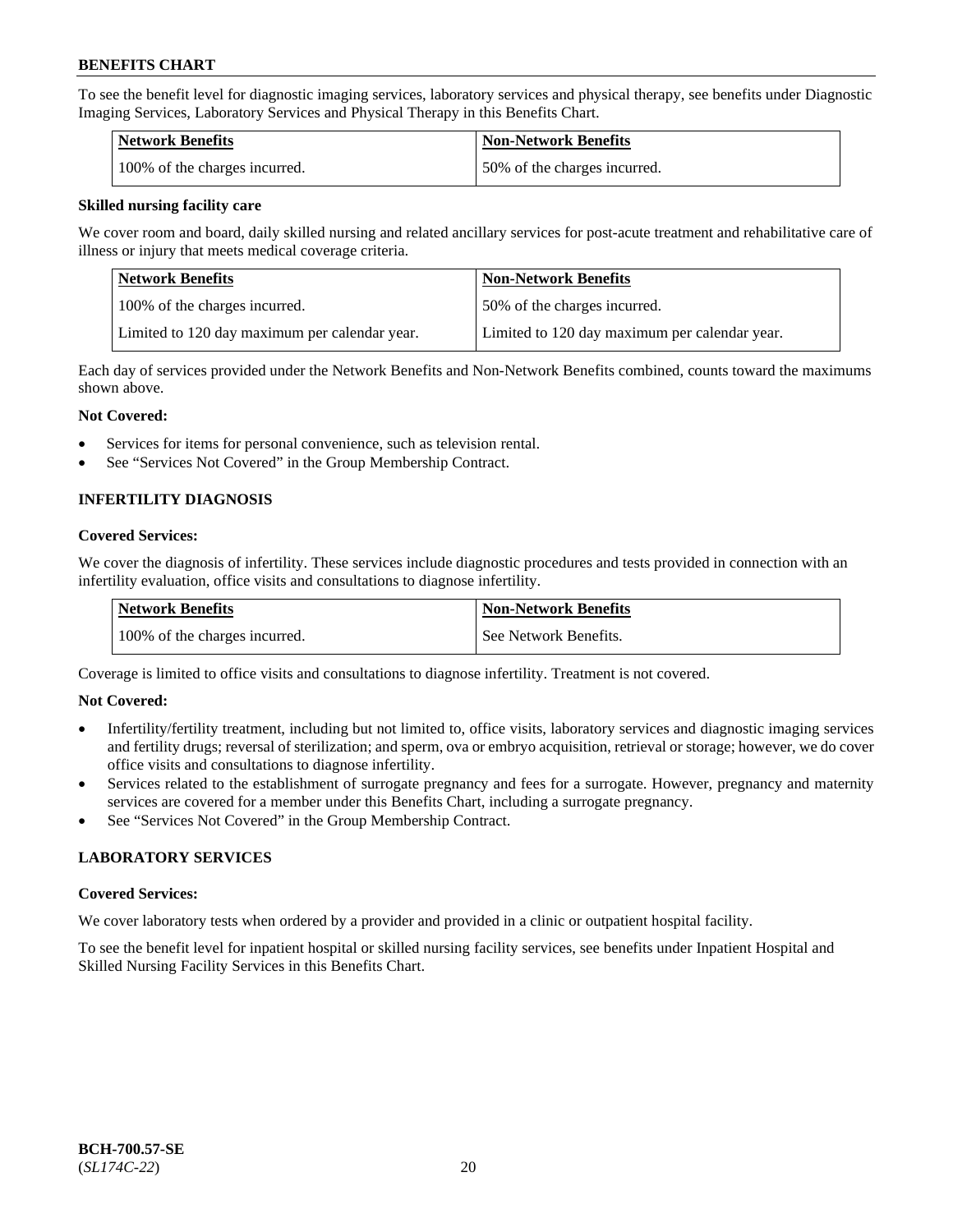**Prostate-specific antigen (PSA) testing.** We cover prostate cancer screening for men 40 years of age or over who are symptomatic or in a high-risk category and for all men 50 years of age or older.

| <b>Network Benefits</b>       | <b>Non-Network Benefits</b>   |
|-------------------------------|-------------------------------|
| 100% of the charges incurred. | 150% of the charges incurred. |

#### **All other laboratory services**

#### **Services for illness or injury**

| Network Benefits              | <b>Non-Network Benefits</b>  |
|-------------------------------|------------------------------|
| 100% of the charges incurred. | 50% of the charges incurred. |

### **Preventive services**

Laboratory services associated with preventive services are covered at the benefit level shown in the "Preventive Services" section of this Benefits Chart.

#### **Not Covered:**

See "Services Not Covered" in the Group Membership Contract.

## **LYME DISEASE SERVICES**

### **Covered Services:**

We cover services for the treatment of Lyme disease.

| <b>Network Benefits</b>                                | <b>Non-Network Benefits</b>                                  |
|--------------------------------------------------------|--------------------------------------------------------------|
| Coverage level is same as corresponding Network        | Coverage level is same as corresponding Non-Network          |
| Benefit, depending on type of service provided such as | Benefit, depending on type of service provided, such as      |
| Office Visits for Illness or Injury, Inpatient or      | Office Visits for Illness or Injury, Inpatient or Outpatient |
| <b>Outpatient Hospital Services.</b>                   | <b>Hospital Services.</b>                                    |

## **Not Covered:**

• See "Services Not Covered" in the Group Membership Contract.

## **MASTECTOMY RECONSTRUCTION BENEFIT**

#### **Covered Services:**

We cover reconstruction of the breast on which the mastectomy has been performed; surgery and reconstruction of the other breast to produce symmetrical appearance, and prostheses and physical complications of all stages of mastectomy, including lymphedemas.

| <b>Network Benefits</b>                                 | <b>Non-Network Benefits</b>                             |
|---------------------------------------------------------|---------------------------------------------------------|
| Coverage level is same as corresponding Network         | Coverage level is same as corresponding Non-Network     |
| Benefit, depending on type of service provided, such as | Benefit, depending on type of service provided, such as |
| Office Visits for Illness or Injury, Inpatient or       | Office Visits for Illness or Injury, Inpatient or       |
| <b>Outpatient Hospital Services.</b>                    | Outpatient Hospital Services.                           |

#### **Not Covered:**

• See "Services Not Covered" in the Group Membership Contract.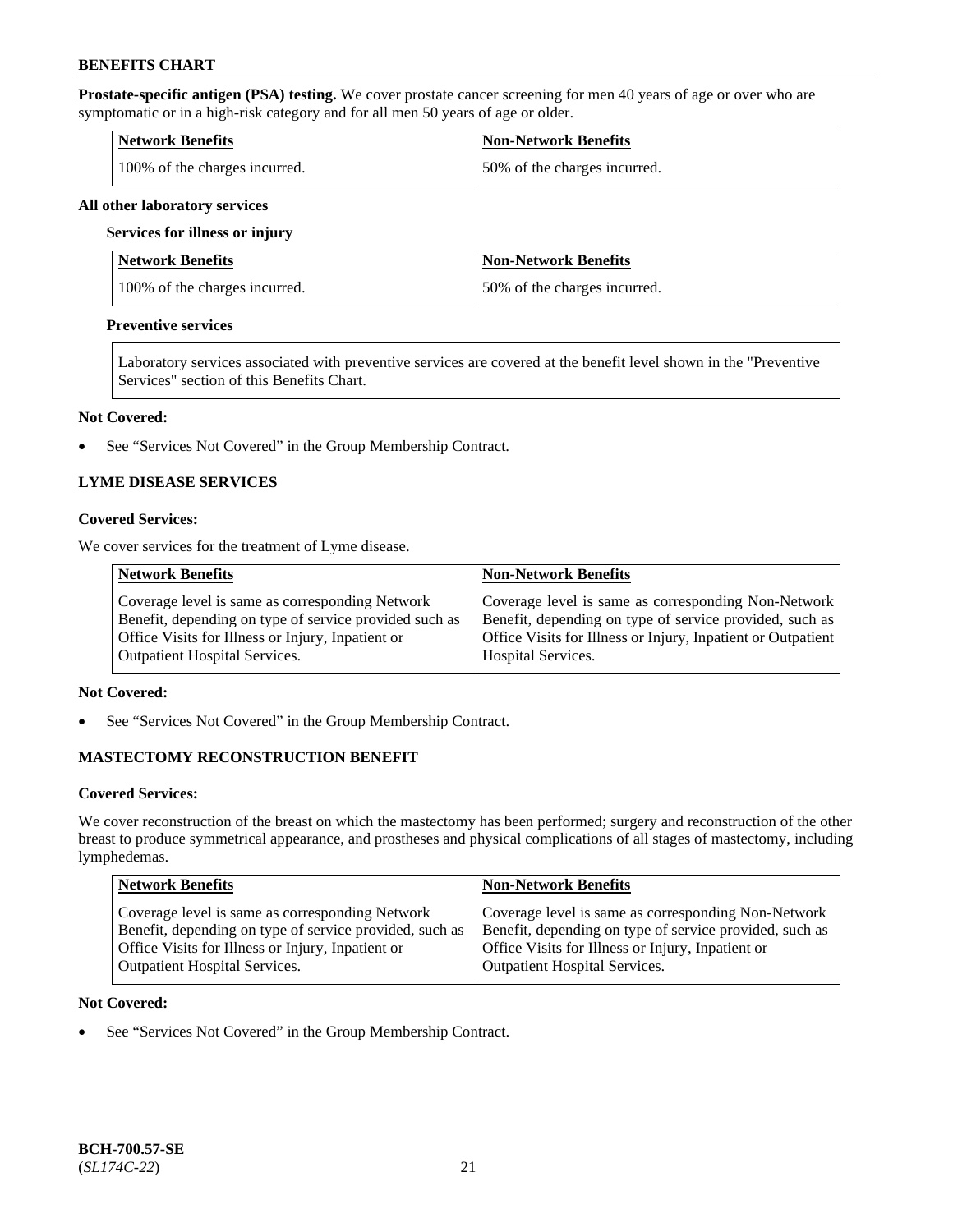## **MEDICATION THERAPY DISEASE MANAGEMENT PROGRAM**

### **Covered Services:**

If you meet our criteria for coverage, you may qualify for our Medication Therapy Disease Management Program.

The program covers consultations with a designated pharmacist.

Covered services are based on established medical policies, which are subject to periodic review and modification by the medical directors. These medical policies (medical coverage criteria) are available online at [healthpartners.com](https://www.healthpartners.com/hp/index.html) or by calling Member Services.

| Network Benefits                                            | <b>Non-Network Benefits</b> |
|-------------------------------------------------------------|-----------------------------|
| 100% of the charges incurred.<br>Deductible does not apply. | No Coverage.                |

### **Not Covered:**

See "Services Not Covered" in the Group Membership Contract.

## **OFFICE VISITS FOR ILLNESS OR INJURY**

### **Covered Services:**

We cover the following when medically necessary: professional medical and surgical services and related supplies, including biofeedback, of physicians and other health care providers; blood and blood products (unless replaced) and blood derivatives.

We cover diagnosis and treatment of illness or injury to the eyes. Where contact or eyeglass lenses are prescribed as medically necessary for the post-operative treatment of cataracts or for the treatment of aphakia, acute or chronic corneal pathology, or keratoconous, we cover the initial evaluation, lenses and fitting. Members must pay for lens replacement beyond the initial pair.

We also provide coverage for the initial physical evaluation of a child if it is ordered by a Minnesota juvenile court.

Services received via video, e-visit or telephone are covered under the "Telehealth/Telemedicine Services" section.

#### **Office Visits**

| Network Benefits              | <b>Non-Network Benefits</b>  |
|-------------------------------|------------------------------|
| 100% of the charges incurred. | 50% of the charges incurred. |

## **Convenience clinics**

| <b>Network Benefits</b>       | <b>Non-Network Benefits</b>  |
|-------------------------------|------------------------------|
| 100% of the charges incurred. | 50% of the charges incurred. |

#### **Injections administered in a physician's office, other than immunizations**

## **Allergy injections**

| Network Benefits              | <b>Non-Network Benefits</b>  |
|-------------------------------|------------------------------|
| 100% of the charges incurred. | 50% of the charges incurred. |

#### **All other injections**

| Network Benefits              | <b>Non-Network Benefits</b>  |
|-------------------------------|------------------------------|
| 100% of the charges incurred. | 50% of the charges incurred. |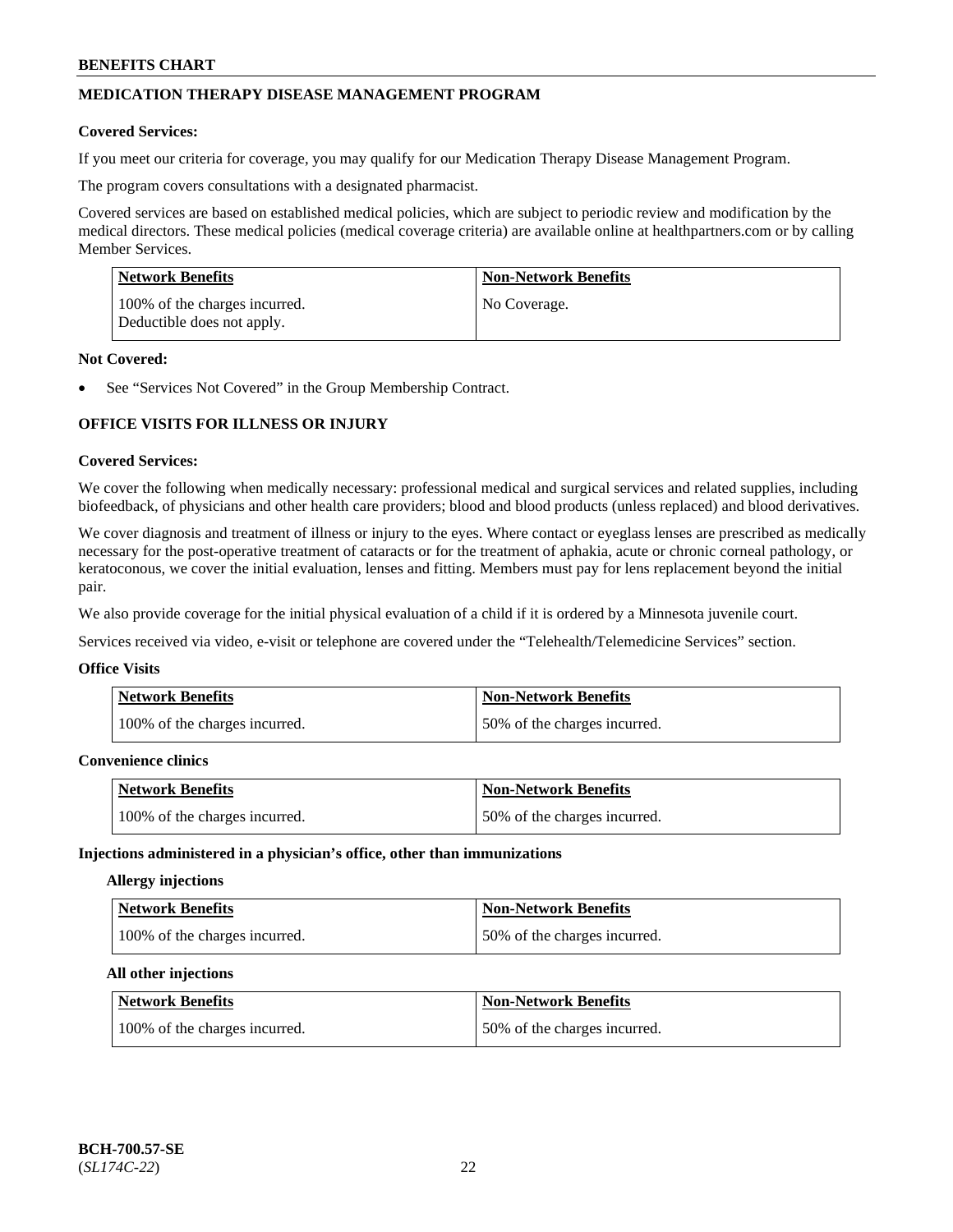## **Not Covered:**

- Court ordered treatment, except as described in this Benefits Chart under "Mental Health Services" and "Office Visits for Illness or Injury" or as otherwise required by law.
- See "Services Not Covered" in the Group Membership Contract.

## **PEDIATRIC AUTOIMMUNE NEUROPSYCHIATRIC DISORDERS ASSOCIATED WITH STREPTOCOCCAL INFECTIONS (PANDAS) AND PEDIATRIC ACUTE-ONSET NEUROPSYCHIATRIC SYNDROME (PANS) TREATMENT**

## **Definitions:**

**Pediatric acute-onset neuropsychiatric syndrome.** This means a class of acute-onset obsessive compulsive or tic disorders or other behavioral changes presenting in children and adolescents that are not otherwise explained by another known neurologic or medical disorder.

**Pediatric autoimmune neuropsychiatric disorders associated with streptococcal infections.** This means a condition in which a streptococcal infection in a child or adolescent causes the abrupt onset of clinically significant obsessions, compulsions, tics, or other neuropsychiatric symptoms or behavioral changes, or a relapsing and remitting course of symptom severity.

### **Covered Services:**

We cover treatment for pediatric autoimmune neuropsychiatric disorders associated with streptococcal infections (PANDAS) and for treatment for pediatric acute-onset neuropsychiatric syndrome (PANS). Treatments that must be covered under this section must be recommended by the member's licensed health care professional and include but are not limited to antibiotics, medication and behavioral therapies to manage neuropsychiatric symptoms, plasma exchange, and immunoglobulin.

| <b>Network Benefits</b>                                 | <b>Non-Network Benefits</b>                             |
|---------------------------------------------------------|---------------------------------------------------------|
| Coverage level is same as corresponding Network         | Coverage level is same as corresponding Non-Network     |
| Benefit, depending on type of service provided, such as | Benefit, depending on type of service provided, such as |
| Office Visits for Illness or Injury, Inpatient or       | Office Visits for Illness or Injury, Inpatient or       |
| <b>Outpatient Hospital Services.</b>                    | <b>Outpatient Hospital Services.</b>                    |

### **Not Covered:**

See "Services Not Covered" in the Group Membership Contract.

## **PEDIATRIC EYEWEAR**

#### **Covered Services:**

We cover pediatric eyewear for children.

Routine eye exams are covered under the "Preventive Services" section.

| <b>Network Benefits</b>       | Non-Network Benefits |
|-------------------------------|----------------------|
| 100% of the charges incurred. | No Coverage.         |

### **Limitations:**

- Coverage under this provision will continue until the end of the month in which the child turns age 19.
- Limited to one of the following per calendar year:
	- o one pair of eyeglasses including one set of prescription lenses, frames from our designated eyewear collection, and antiscratch coating; or
		- o one pair of non-disposable contact lenses; or
	- o a one-year supply of disposable contact lenses
- Contact lens fittings are limited to two per calendar year.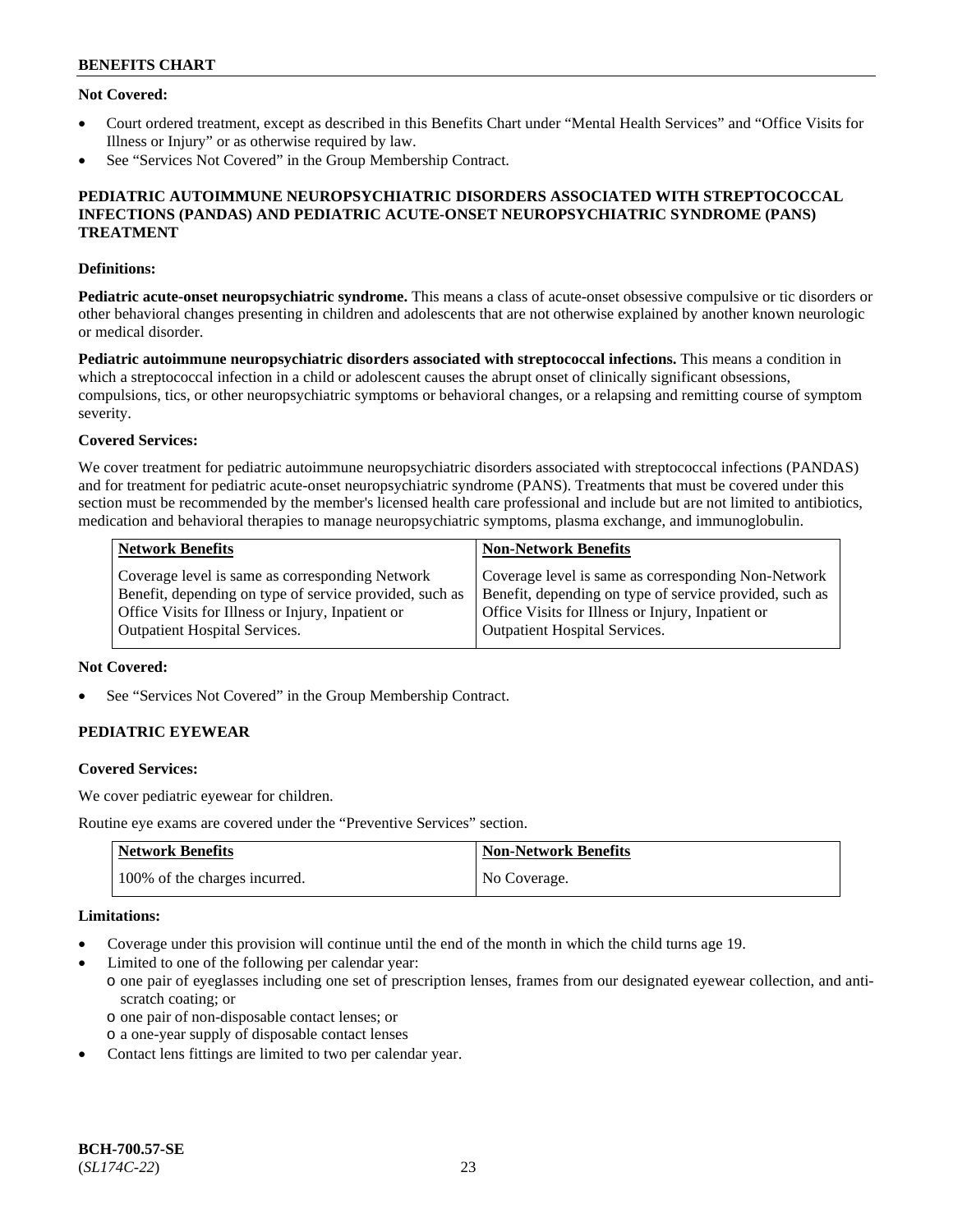## **Not Covered:**

- Frames that are not included in our designated eyewear collection. However, one pair of lenses will be covered if a member chooses frames outside the designated eyewear collection.
- More than one pair of lenses or frames or non-disposable contacts per calendar year, regardless of the reason. This includes replacement of eyeglasses or contact lenses due to loss, breakage, theft, or change in prescription.
- Safety glasses or goggles for sports or vocational reasons.
- Upgrades including, but not limited to, UV protection and no-line multifocal lenses.
- See "Services Not Covered" in the Group Membership Contract.

## **PHYSICAL THERAPY, OCCUPATIONAL THERAPY AND SPEECH THERAPY**

## **Covered Services:**

We cover the following physical therapy, occupational therapy and speech therapy services:

- rehabilitative care to correct the effects of illness or injury;
- habilitative care rendered for congenital, developmental or medical conditions which have significantly limited the successful initiation of normal speech and normal motor development.

Massage therapy which is performed in conjunction with other treatment/modalities by a physical occupational therapist, is part of a prescribed treatment plan and is not billed separately is covered.

We cover services provided in a clinic. We also cover physical therapy provided in an outpatient hospital facility. To see the benefit level for inpatient hospital or skilled nursing facility services, see benefits under Inpatient Hospital and Skilled Nursing Facility Services.

### **Rehabilitative care**

| <b>Network Benefits</b>       | <b>Non-Network Benefits</b>                                                               |
|-------------------------------|-------------------------------------------------------------------------------------------|
| 100% of the charges incurred. | 50% of the charges incurred.                                                              |
|                               | Physical and Occupational Therapy combined are<br>limited to 20 visits per calendar year. |
|                               | Speech Therapy is limited to 20 visits per calendar year.                                 |

## **Habilitative care**

| <b>Network Benefits</b>       | <b>Non-Network Benefits</b>                                                                       |
|-------------------------------|---------------------------------------------------------------------------------------------------|
| 100% of the charges incurred. | 50% of the charges incurred.                                                                      |
|                               | Physical, Occupational and Speech Therapy combined<br>are limited to 20 visits per calendar year. |

## **Not Covered:**

- Massage therapy for the purpose of comfort or convenience of the member.
- See "Services Not Covered" in the Group Membership Contract.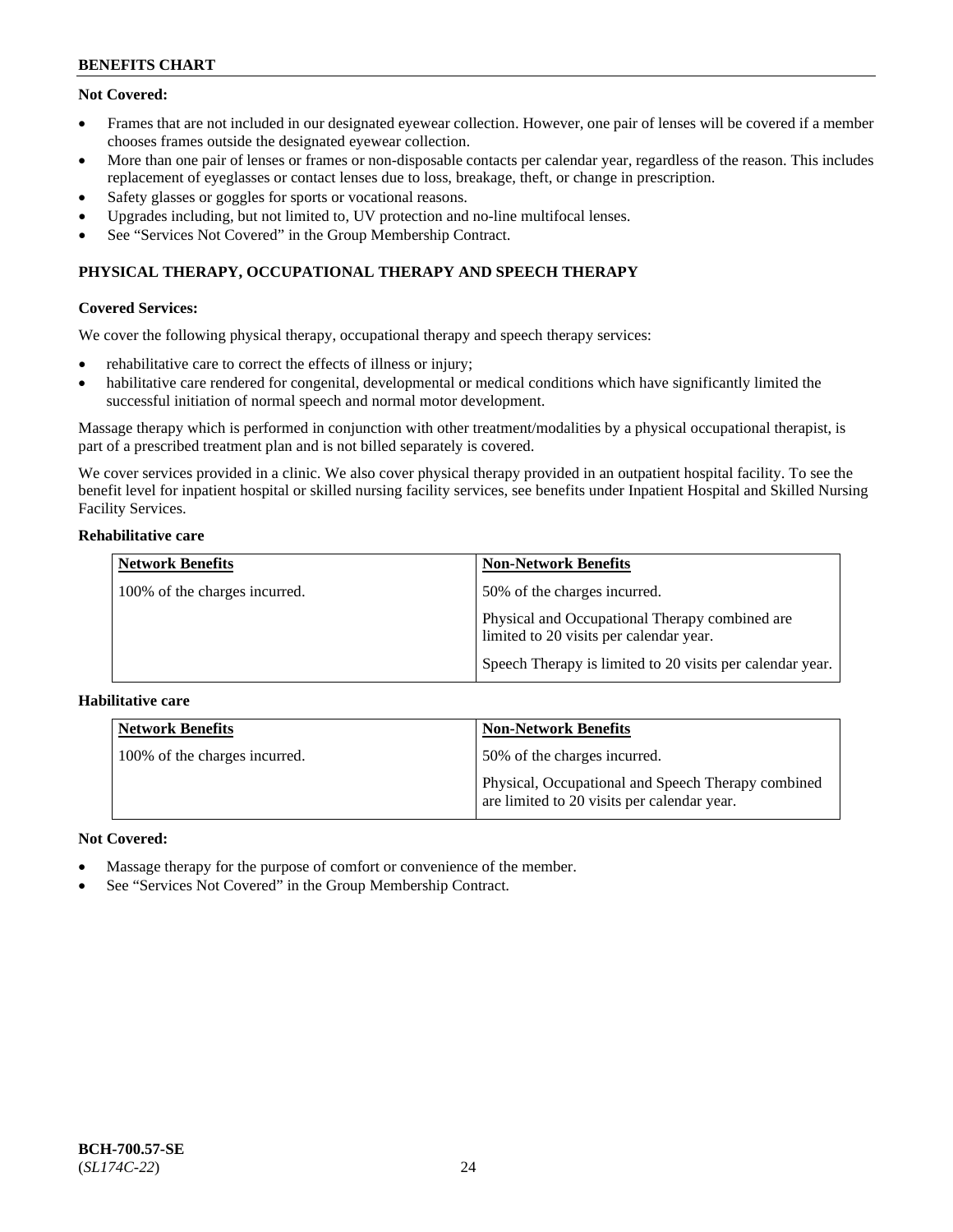## **PORT WINE STAIN REMOVAL SERVICES**

#### **Covered Services:**

We cover port wine stain removal services.

| <b>Network Benefits</b>                                | <b>Non-Network Benefits</b>                                  |
|--------------------------------------------------------|--------------------------------------------------------------|
| Coverage level is same as corresponding Network        | Coverage level is same as corresponding Non-Network          |
| Benefit, depending on type of service provided such as | Benefit, depending on type of service provided, such as      |
| Office Visits for Illness or Injury, Inpatient or      | Office Visits for Illness or Injury, Inpatient or Outpatient |
| <b>Outpatient Hospital Services.</b>                   | Hospital Services.                                           |

#### **Not Covered:**

See "Services Not Covered" in the Group Membership Contract.

## **PRE-DIABETES DISEASE MANAGEMENT PROGRAM**

#### **Covered Services:**

If you meet our criteria for coverage, you may qualify for the Pre-diabetes Disease Management Program through Omada Health. The program covers group health coaching which focuses on weight loss, exercise, behavior modification and health education at select locations determined by the plan.

| <b>Network Benefits</b>                                     | <b>Non-Network Benefits</b> |
|-------------------------------------------------------------|-----------------------------|
| 100% of the charges incurred.<br>Deductible does not apply. | Not applicable.             |

### **Not Covered:**

See "Services Not Covered" in the Group Membership Contract.

## **PRESCRIPTION DRUG SERVICES**

#### **Covered Services:**

We cover prescription drugs and medications that can be self-administered or are administered in a physician's office. We cover off-label use of formulary drugs to treat cancer if the drug is recognized for the treatment of cancer in any authoritative compendia used by the Medicare program.

We cover orally administered anticancer drugs at the applicable benefit level under outpatient drugs below. We are in compliance with Minnesota Statute 62A.3075 because we do not cover orally administered anticancer drugs under our specialty drug benefit.

We will refill a prescription for eye drops covered under this Benefits Chart if the member requests a refill and original prescription specified that additional quantities would be needed, providing the refill request does not exceed the quantities needed, and the following conditions are met:

- If the member requests a 30-day refill supply, the request must be made between 21 and 30 days of the later of (a) the original date that the prescription was distributed to the member or (b) the date that the most recent refill was distributed to the member; or
- If the member requests a 90-day refill supply, the request must be made between 75 and 90 days of the later of (a) the original date that the prescription was distributed to the member or (b) the date that the most recent refill was distributed to the member.

A licensed pharmacist may prescribe and dispense self-administered hormonal contraceptives, nicotine replacement medications, and opiate antagonists for the treatment of an acute opiate overdose in accordance with section 151.37, subdivision 14, 15, or 16, under the same terms of coverage that would apply had the prescription drug been prescribed by a licensed physician, physician assistant, or advanced practice nurse practitioner. If the plan excludes coverage for selfadministered hormonal contraceptives, they will not be covered under this provision.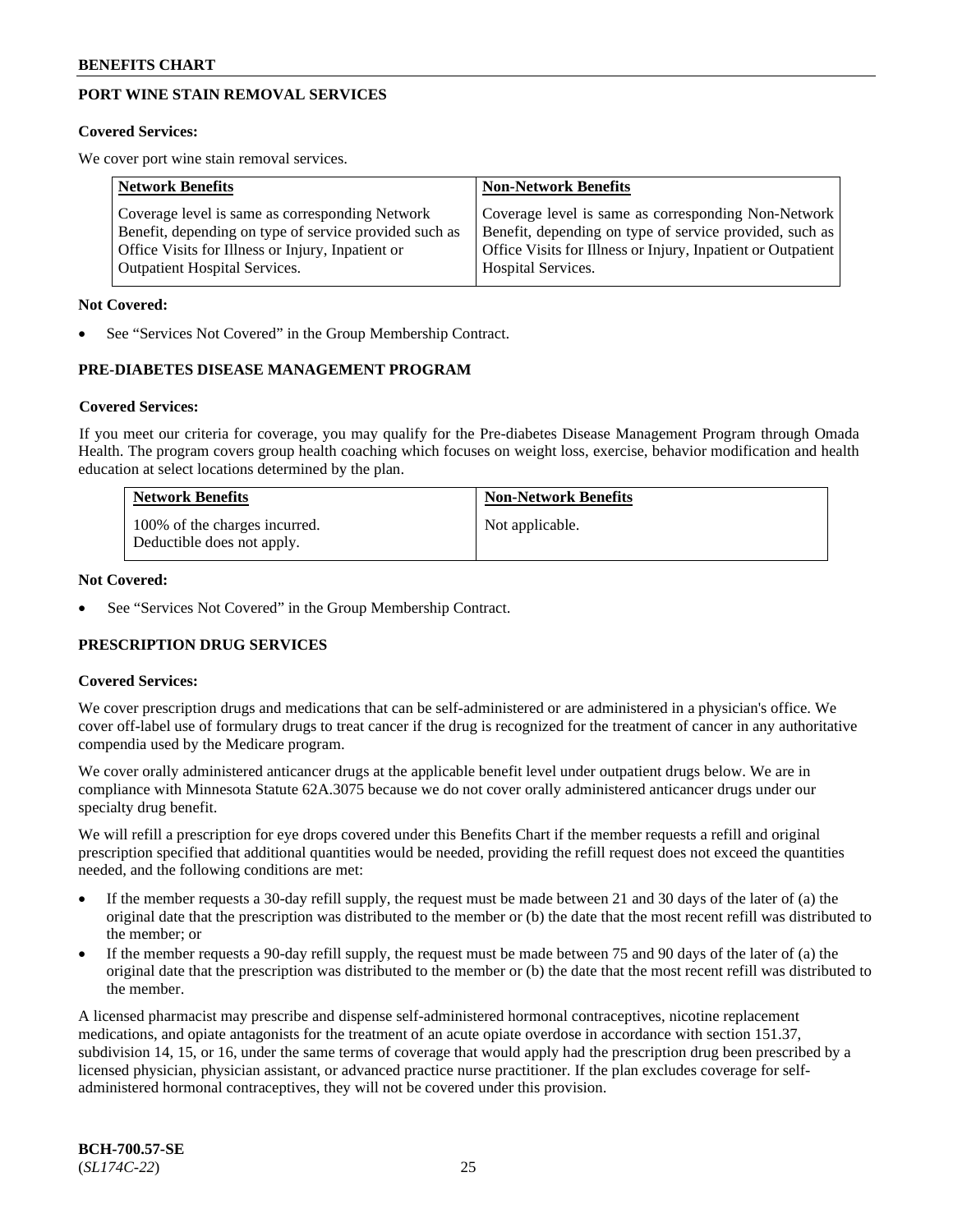**For Network Benefits, drugs and medications must be part of the formulary and obtained at a Network Pharmacy.**

**For Non-Network Benefits, drugs and medications must be part of the formulary.** 

**See the Formulary definition for information on the Formulary Exception Process available to you.**

**If a member copayment is required, you must pay one member copayment for each 31-day supply, or portion thereof, unless otherwise indicated below.**

### **Outpatient drugs (except as specified below)**

| <b>Network Benefits</b>                                                                                                                                      | <b>Non-Network Benefits</b>  |
|--------------------------------------------------------------------------------------------------------------------------------------------------------------|------------------------------|
| 100% of the charges incurred.                                                                                                                                | 50% of the charges incurred. |
| Formulary insulin is considered preventive and is not<br>subject to your deductible. In no event will your cost for<br>a formulary insulin drug exceed \$25. |                              |

**Cost-Sharing Limits for Insulin:** We are required to limit your cost-sharing on prescription insulin to no more than the net price of the prescription insulin drug. This requirement applies at the point of sale, including deductible payments and the costsharing amounts charged once the deductible is met.

**Cost-sharing.** This means a deductible payment, copayment, or coinsurance amount that you must pay for covered prescription insulin in accordance with the terms and conditions of this health plan.

**Net price.** This means our cost for prescription insulin, including any rebates or discounts received by or accrued directly or indirectly to us from a drug manufacturer or pharmacy benefit manager.

## **Mail order drugs**

| <b>Network Benefits</b>                                                                                                                                                                   | <b>Non-Network Benefits</b>                                                                                                |
|-------------------------------------------------------------------------------------------------------------------------------------------------------------------------------------------|----------------------------------------------------------------------------------------------------------------------------|
| For your convenience, you may also get up to a 93-day<br>supply of outpatient formulary prescription drugs that<br>can be self-administered through the designated mail<br>order service. | See Network Mail Order Drugs benefit.<br>Mail order drugs are only available through the<br>designated mail order service. |
| Specialty Drugs are not available through the mail order<br>service.                                                                                                                      |                                                                                                                            |

## **Specialty Drugs that are self-administered**

| <b>Network Benefits</b>                                                                                                                    | <b>Non-Network Benefits</b> |
|--------------------------------------------------------------------------------------------------------------------------------------------|-----------------------------|
| 100% of the charges incurred.                                                                                                              | No Coverage.                |
| For Network Benefits, specialty drugs are limited to<br>drugs on the specialty drug list and must be obtained<br>from a designated vendor. |                             |

## **Drugs for the treatment of growth deficiency**

| <b>Network Benefits</b>                                                                                                                            | <b>Non-Network Benefits</b>  |
|----------------------------------------------------------------------------------------------------------------------------------------------------|------------------------------|
| 100% of the charges incurred.                                                                                                                      | 50% of the charges incurred. |
| For Network Benefits, growth deficiency drugs are<br>limited to drugs on the specialty drug list and must be<br>obtained from a designated vendor. |                              |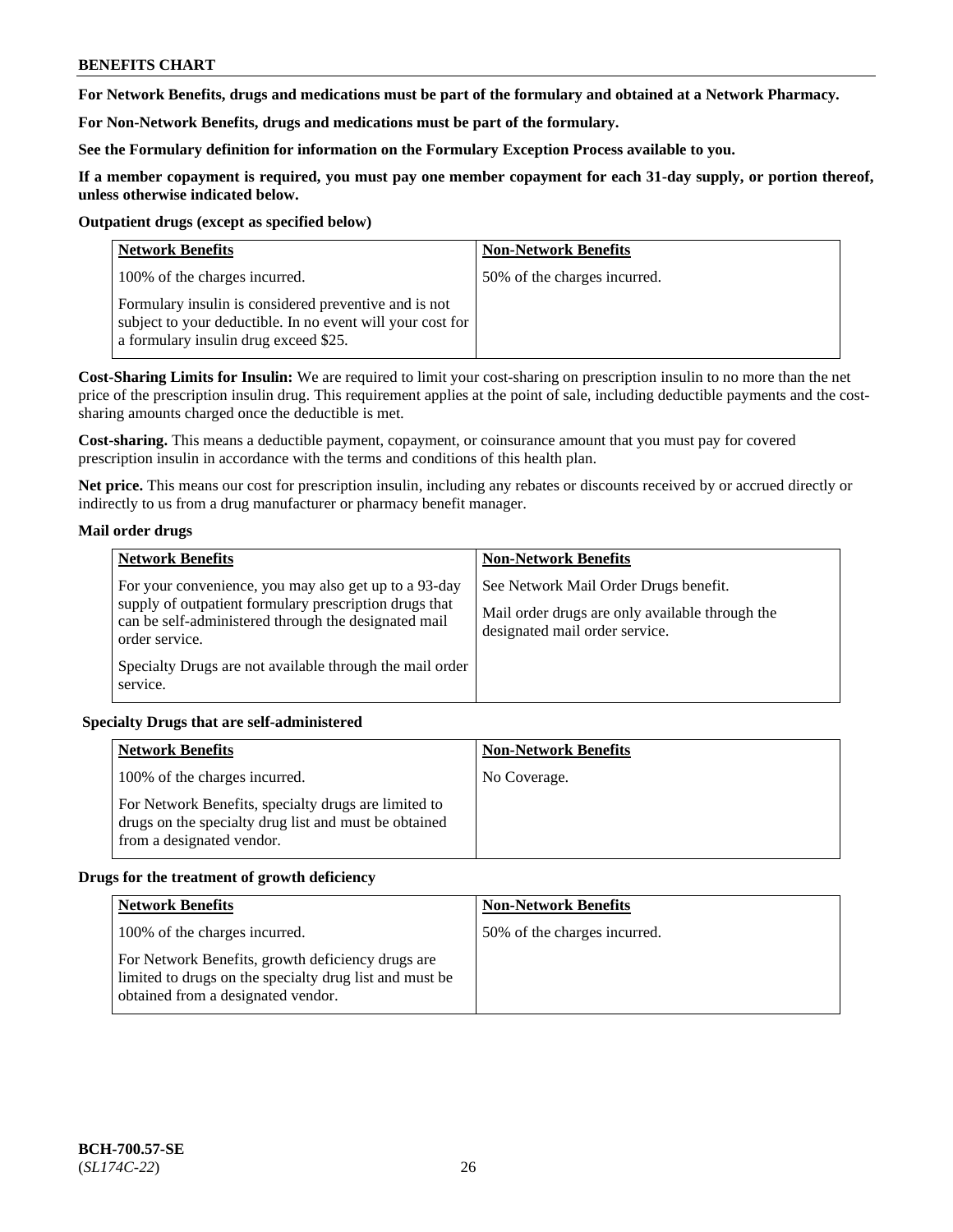## **Tobacco cessation drugs are covered for all FDA – approved tobacco cessation drugs for a minimum of 90 days**

| Network Benefits                                            | <b>Non-Network Benefits</b>  |
|-------------------------------------------------------------|------------------------------|
| 100% of the charges incurred.<br>Deductible does not apply. | 50% of the charges incurred. |

#### **Contraceptive drugs**

| <b>Network Benefits</b>                                                                                                                                        | <b>Non-Network Benefits</b>  |
|----------------------------------------------------------------------------------------------------------------------------------------------------------------|------------------------------|
| 100% of the charges incurred for formulary drugs.<br>Deductible does not apply.                                                                                | 50% of the charges incurred. |
| If a physician requests that a non-formulary<br>contraceptive drug be dispensed as written the drug will<br>be covered at 100%, not subject to the deductible. |                              |

**ACA preventive medications.** We cover preventive medications currently recommended by USPSTF with an A or B rating if they are prescribed by your medical provider and they are listed on our Commercial ACA Preventive Drug List. Preventive medications are subject to periodic review and modification. Changes would be effective in accordance with the federal rules and reflected in our current medical coverage criteria for preventive care services.

| <b>Network Benefits</b>                                     | <b>Non-Network Benefits</b>  |
|-------------------------------------------------------------|------------------------------|
| 100% of the charges incurred.<br>Deductible does not apply. | 50% of the charges incurred. |

## **Limitations:**

- Certain drugs may require prior authorization as indicated on the formulary. HealthPartners may require prior authorization for the drug and also the site where the drug will be provided. Certain drugs are subject to our utilization review process and quantity limits, as indicated on our formulary.
- Certain non-formulary drugs require prior authorization. In addition, certain drugs may be subject to any quantity limits applied as part of our trial program. The trial drug program applies to new prescriptions for certain drugs which have high toxicity, low tolerance, high costs and/or high potential for waste. Trial drugs are indicated on the formulary and/or the Specialty Drug List. Your first fill of a trial drug may be limited to less than a month supply. If the drug is well tolerated and effective, you will receive the remainder of your first month supply.
- If a member requests a brand name drug when there is a generic equivalent, the brand name drug will be covered up to the charge that would apply to the generic drug, minus any required copayment. If a physician requests that a brand name drug be dispensed as written, and we determine the brand name drug is medically necessary, the drug will be paid at the Outpatient Drugs benefit.
- We may require members to try over-the-counter (OTC) drug alternatives before approving more costly formulary prescription drugs.
- Unless otherwise specified in the "Prescription Drug Services" section, you may receive up to a 31-day supply per prescription.
- A 93-day supply will be covered and dispensed only at pharmacies that participate in our extended day supply program
- New prescriptions to treat certain chronic conditions are limited to a 31-day supply.
- No more than a 31-day supply of Specialty Drugs will be covered and dispensed at a time, unless it's a manufacturer supplied drug that cannot be split that supplies the member with more than a 31-day supply.
- The member copayment for a drug will not exceed the cost of the drug.

## **Not Covered:**

- Replacement of prescription drugs, medications, equipment and supplies due to loss, damage or theft.
- Nonprescription (over the counter) drugs or medications, including, but not limited to, vitamins, supplements, homeopathic remedies, and non-FDA approved drugs unless listed on the formulary and prescribed by a physician or legally authorized health care provider under applicable state and federal law. We cover off-label use of drugs to treat cancer as specified in the "Prescription Drug Services" section of this Benefits Chart. This exclusion does not include over-the-counter contraceptives for women as allowed under the Affordable Care Act when the member obtains a prescription for the item. In addition, if the member obtains a prescription, this exclusion does not include aspirin to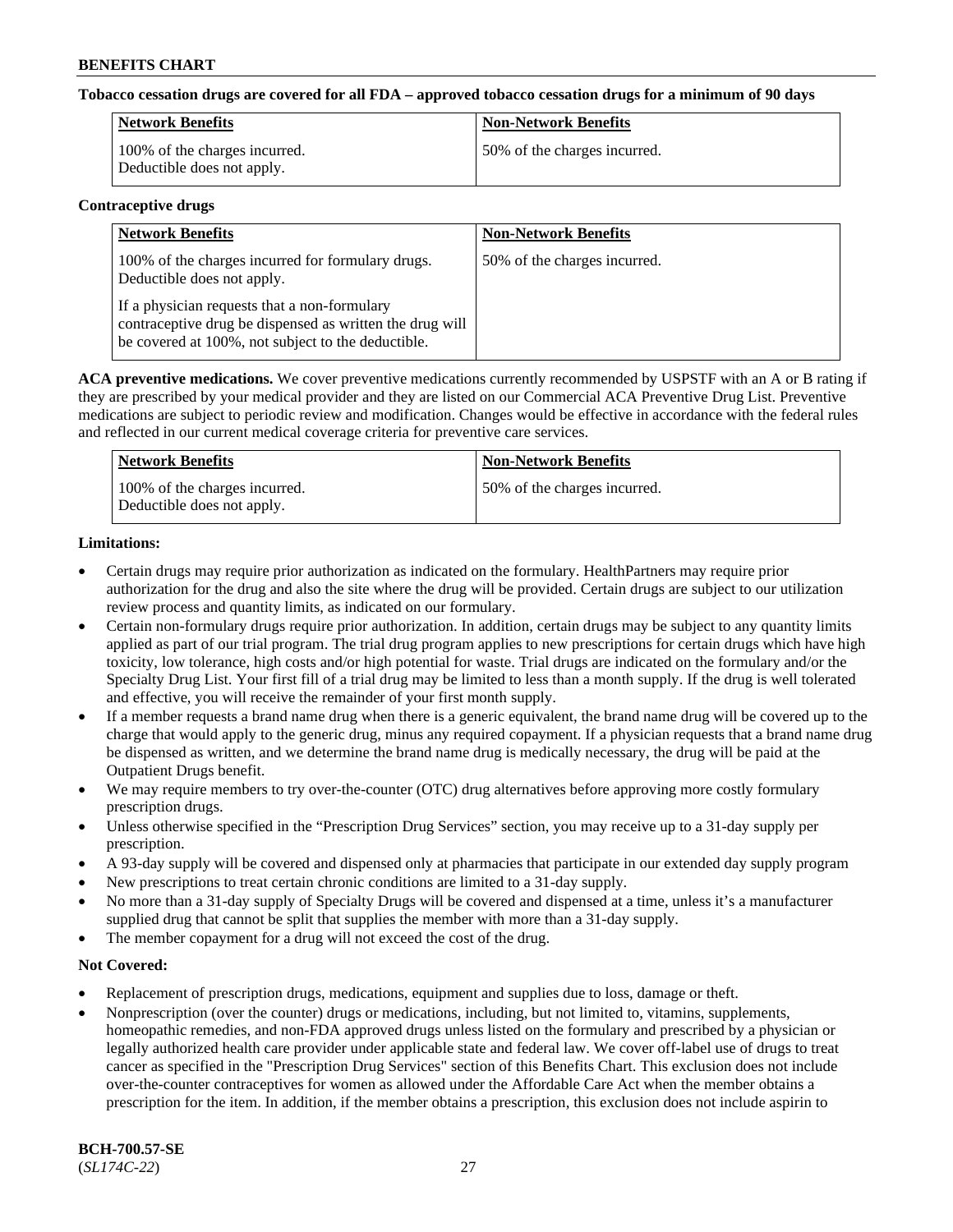prevent cardiovascular disease for men and women of certain ages; folic acid supplements for women who may become pregnant; fluoride chemoprevention supplements for children without fluoride in their water source; and iron supplements for children ages 6-12 months who are at risk of anemia.

- Drugs on the Excluded Drug List. The Excluded Drug List includes select drugs within a therapy class that are not eligible for coverage. This includes drugs that may be excluded for certain indications. However, you may request coverage for a drug on the Excluded Drug List by requesting an exception to the formulary under the formulary exception process described in the definition of formulary in this Benefits Chart. The Excluded Drug List is available at [healthpartners.com](http://www.healthpartners.com/)
- Drugs that are newly approved by the FDA until they are reviewed and approved by HealthPartners Pharmacy and Therapeutics Committee. However, you may request coverage for a drug that is newly approved by the FDA by requesting an exception to the formulary under the formulary exception process described in the definition of formulary in the Benefits Chart.
- All drugs used for sexual dysfunction.
- Fertilty drugs.
- Medical cannabis.
- Medical devices approved by the FDA will not be covered under the "Prescription Drug Services" section unless they are on our formulary. Covered medical devices are generally submitted and reimbursed under your medical benefits.
- See "Services Not Covered" in the Group Membership Contract.

## **PREVENTIVE SERVICES**

## **Applicable Definitions:**

**Routine Preventive Services** are routine healthcare services that include screenings, check-ups and counseling to prevent illness, disease or other health problems before symptoms occur.

**Diagnostic Services** are services to help a provider understand your symptoms, diagnose illness and decide what treatment may be needed. They may be the same services that are listed as preventive services, but they are being used as diagnostic services. Your provider will determine if these services are preventive or diagnostic. These services are not preventive if received as part of a visit to diagnose, manage or maintain an acute or chronic medical condition, illness or injury. When that occurs, unless otherwise indicated below, standard deductibles, copayments or coinsurance apply.

## **Covered Services:**

We cover preventive services that meet any of the requirements under the Affordable Care Act (ACA) shown in the bulleted items below. These preventive services are covered at 100% under the network benefits with no deductible, copayments or coinsurance. (If a preventive service is not required by the ACA and it is covered at a lower benefit level or if a group qualifies for an exemption or accommodation for certain benefits under the ACA, it will be specified below). Preventive benefits mandated under the ACA are subject to periodic review and modification. Changes would be effective in accordance with the federal rules. Preventive services mandated by the ACA include:

- Evidence-based items or services that have in effect a rating of A or B in the current recommendations of the United States Preventive Services Task Force with respect to the individual;
- Immunizations for routine use in children, adolescents, and adults that have in effect a recommendation from the Advisory Committee on Immunization Practices of the Centers for Disease Control and Prevention with respect to the individual;
- With respect to infants, children, and adolescents, evidence-informed preventive care and screenings provided for in comprehensive guidelines supported by the Health Resources and Services Administration; and
- With respect to women, preventive care and screenings provided for in comprehensive guidelines supported by the Health Resources and Services Administration.

Covered services are based on established medical policies, which are subject to periodic review and modification by the medical or dental directors. These medical policies (medical coverage criteria) are available by calling Member Services, or logging on to your "*my*HealthPartners" account at [healthpartners.com.](http://www.healthpartners.com/)

A complete list of preventive care services recommended under the U.S. Preventive Task Force (USPSTF) is available online at [uspreventiveservicestaskforce.org/Page/Name/uspstf-a-and-b-recommendations.](https://www.uspreventiveservicestaskforce.org/Page/Name/uspstf-a-and-b-recommendations-by-date/)

HHS: [healthcare.gov/coverage/preventive-care-benefits](https://www.healthcare.gov/coverage/preventive-care-benefits/)

CDC: [cdc.gov/vaccines/schedules/index.html](https://www.cdc.gov/vaccines/schedules/index.html)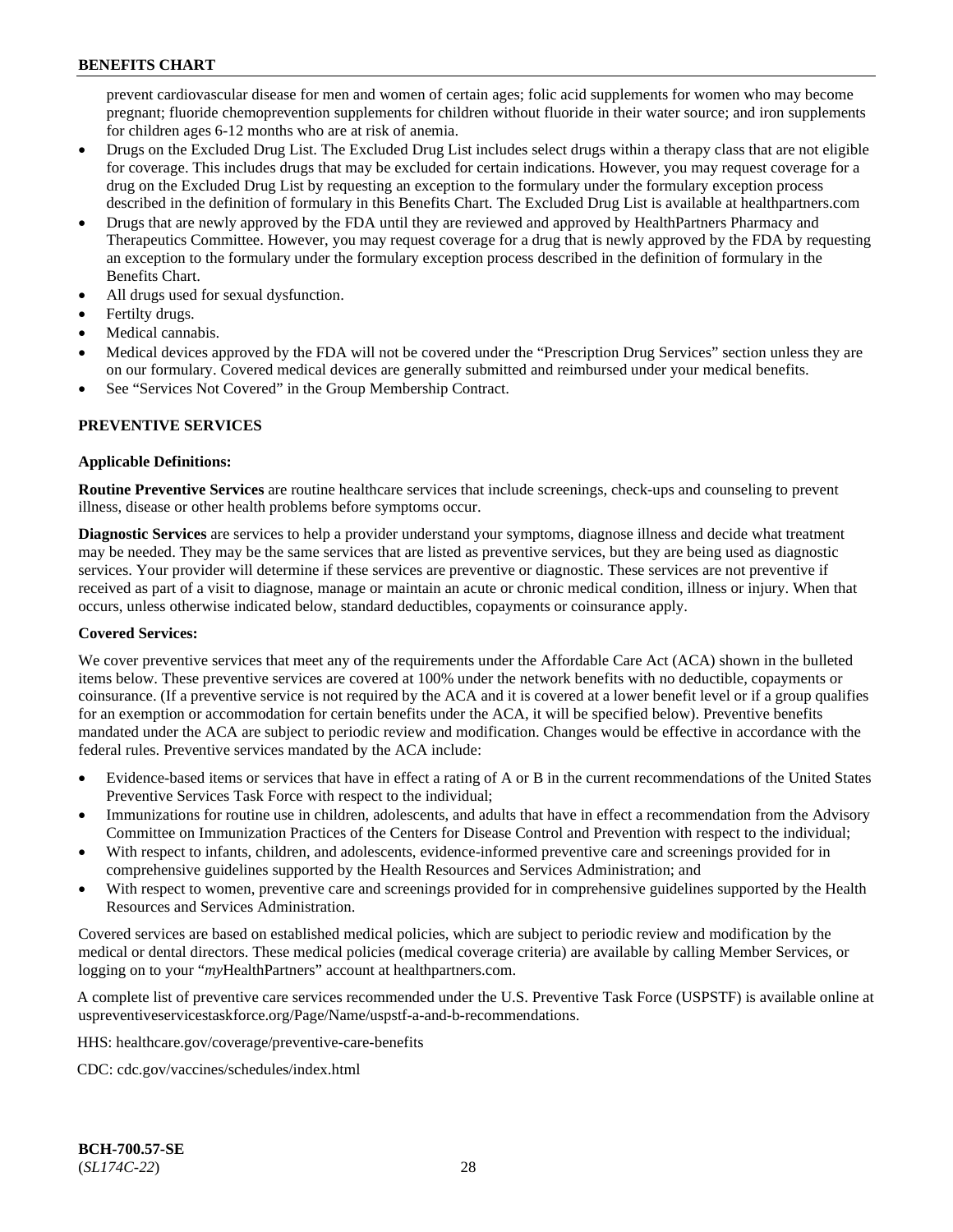## **ACA and state mandated preventive services are covered as follows:**

**Routine health exams and periodic health assessments.** A physician or health care provider will counsel you as to how often health assessments are needed based on age, sex and health status. This includes screening for tobacco use, at least two tobacco cessation attempts per year (for those who use tobacco products), all FDA approved tobacco cessation medications including over-the-counter drugs (as shown in the "Prescription Drug Services" Section) and at least four counseling sessions of at least ten minutes each for tobacco cessation.

| <b>Network Benefits</b>                                     | <b>Non-Network Benefits</b>  |
|-------------------------------------------------------------|------------------------------|
| 100% of the charges incurred.<br>Deductible does not apply. | 50% of the charges incurred. |

**Child health supervision services**. This includes pediatric preventive services, such as fluoride chemoprevention for children without fluoride in their water source, newborn screenings, appropriate immunizations, developmental assessments and laboratory services appropriate to the age of the child from birth to 72 months, and appropriate immunizations until the end of the month in which the child turns 19, as defined by the Standards of Child Health Care issued by the American Academy of Pediatrics. We cover at least five child health supervision visits from birth to 12 months, three child health supervision visits from 12 months to 24 months, once a year from 24 months to 72 months.

| Network Benefits                                            | <b>Non-Network Benefits</b>  |
|-------------------------------------------------------------|------------------------------|
| 100% of the charges incurred.<br>Deductible does not apply. | 50% of the charges incurred. |

**Routine prenatal care and exams.** This includes the comprehensive package of medical and psychosocial support provided throughout a pregnancy, including risk assessment, serial surveillance, prenatal education, and use of specialized skills and technology when needed, as defined by Standards for Obstetric-Gynecologic Services issued by the American College of Obstetricians and Gynecologists.

| Network Benefits                                            | <b>Non-Network Benefits</b>   |
|-------------------------------------------------------------|-------------------------------|
| 100% of the charges incurred.<br>Deductible does not apply. | 150% of the charges incurred. |

**Routine postnatal care.** This includes health exams, assessments, education and counseling relating to the period immediately after childbirth

| Network Benefits                                            | <b>Non-Network Benefits</b>  |
|-------------------------------------------------------------|------------------------------|
| 100% of the charges incurred.<br>Deductible does not apply. | 50% of the charges incurred. |

**Routine screening procedures for cancer.** This includes colorectal screening, digital rectal examinations, or other cancer screenings recommended by the USPSTF with an A or B rating. Women's preventive health services below describes additional routine screening procedures for cancer.

| Network Benefits                                            | <b>Non-Network Benefits</b>  |
|-------------------------------------------------------------|------------------------------|
| 100% of the charges incurred.<br>Deductible does not apply. | 50% of the charges incurred. |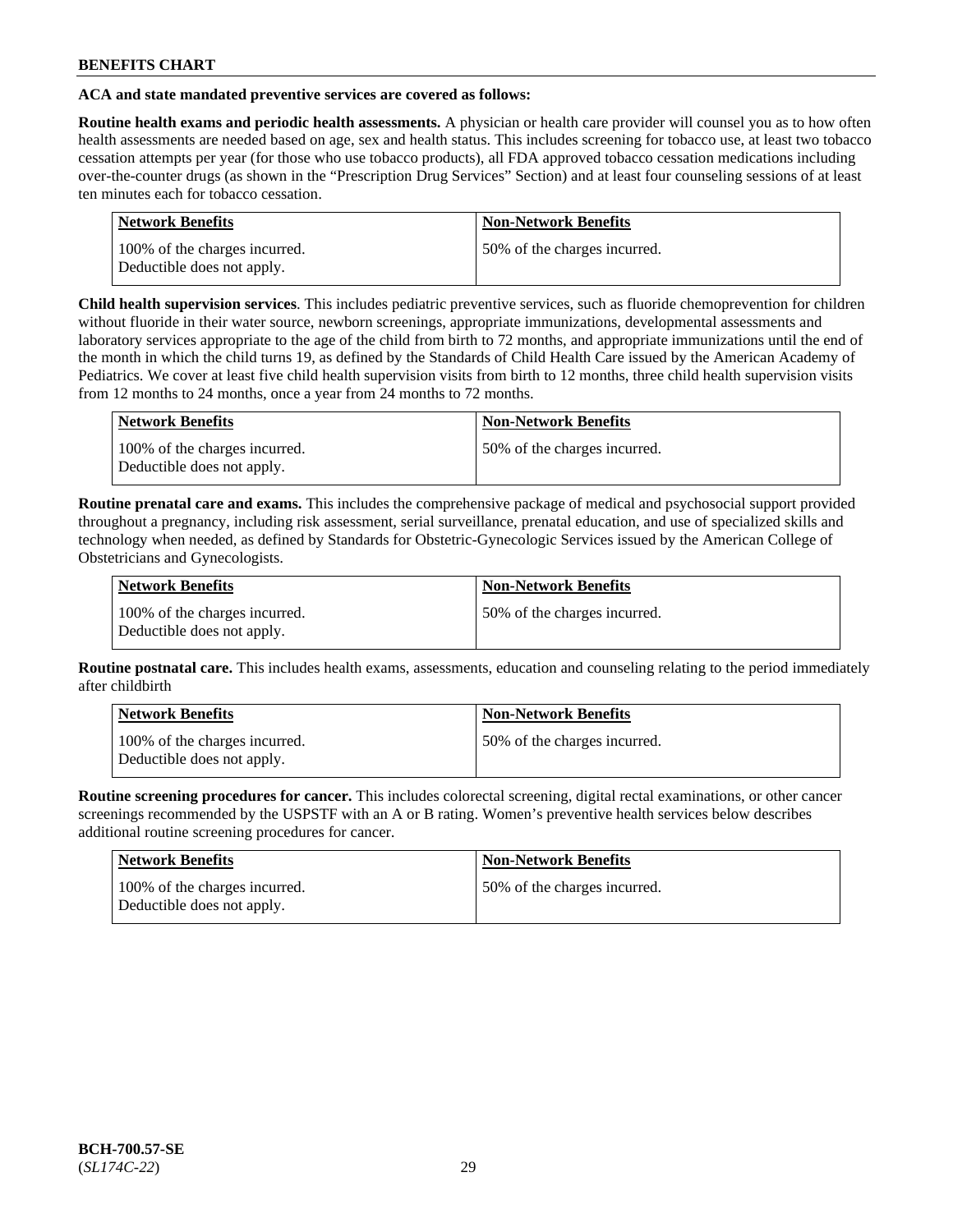**Professional voluntary family planning services.** This includes services to prevent or delay a pregnancy, including counseling and education. Services must be provided by a licensed provider.

| Network Benefits                                            | <b>Non-Network Benefits</b> |
|-------------------------------------------------------------|-----------------------------|
| 100% of the charges incurred.<br>Deductible does not apply. | See Network Benefits.       |

## **Adult immunizations**

| <b>Network Benefits</b>                                     | <b>Non-Network Benefits</b>  |
|-------------------------------------------------------------|------------------------------|
| 100% of the charges incurred.<br>Deductible does not apply. | 50% of the charges incurred. |

**Women's preventive services.**This includes mammograms\*, screenings for cervical cancer (pap smears), breast pumps, human papillomavirus (HPV) testing; counseling for sexually transmitted infections, counseling and screening for human immunodeficiency virus (HIV), and all FDA approved contraceptive methods as prescribed by a doctor, sterilization procedures, education and counseling (see the "Prescription Drug Services" section for coverage of oral contraceptive drugs). For women whose family history is associated with an increased risk for BRCA1 or BRCA2 gene mutations, we cover genetic counseling and BRCA screening without cost sharing, if appropriate and as determined by a physician

**\***Preventive mammogram screening includes digital breast tomosynthesis (3D mammograms) for members at risk for breast cancer.

"At risk for breast cancer" means: (1) having a family history with one or more first- or second-degree relatives with breast cancer; (2) testing positive for BRCA1 or BRCA2 mutations; (3) having heterogeneously dense breasts or extremely dense breasts based on the Breast Imaging Reporting and Data System established by the American College of Radiology; or (4) having a previous diagnosis of breast cancer.

| Network Benefits                                            | <b>Non-Network Benefits</b>  |
|-------------------------------------------------------------|------------------------------|
| 100% of the charges incurred.<br>Deductible does not apply. | 50% of the charges incurred. |

**Obesity screening and management.** We cover obesity screening and counseling for all ages during a routine preventive care exam. If you are age 18 or older and have a body mass index of 30 or more, we also cover intensive obesity management to help you lose weight. Your primary care doctor can coordinate these services.

| Network Benefits                                            | <b>Non-Network Benefits</b>  |
|-------------------------------------------------------------|------------------------------|
| 100% of the charges incurred.<br>Deductible does not apply. | 50% of the charges incurred. |

**In addition to any ACA or state mandated preventive services referenced above, we cover the following eligible services:**

## **Routine eye and hearing exams**

| Network Benefits                                            | <b>Non-Network Benefits</b>  |
|-------------------------------------------------------------|------------------------------|
| 100% of the charges incurred.<br>Deductible does not apply. | 50% of the charges incurred. |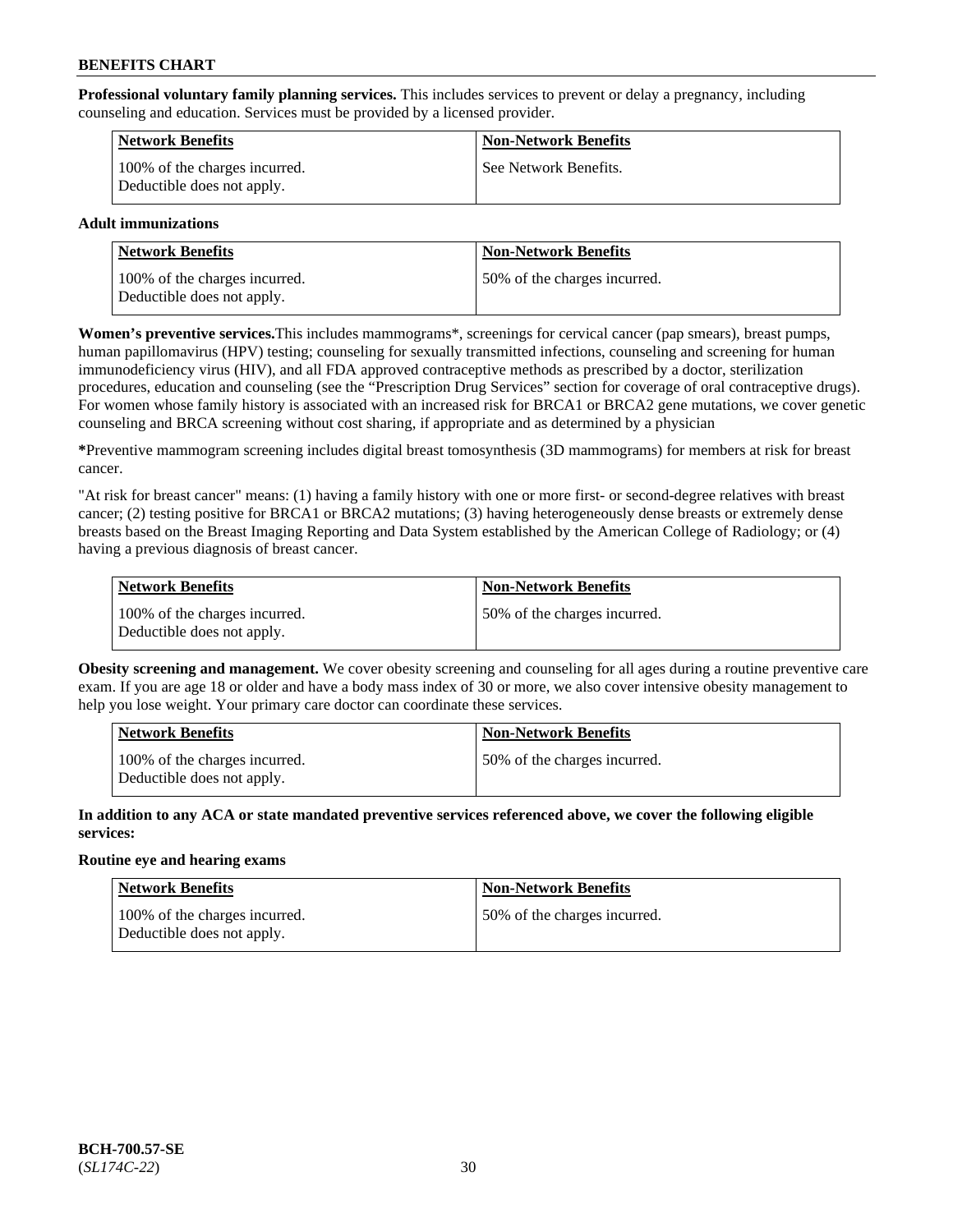**Ovarian cancer surveillance tests for women who are at risk.** "At risk for ovarian cancer" means (1) having a family history that includes any of the following: one or more first-degree or second-degree relatives with ovarian cancer, clusters of female relatives with breast cancer or nonpolyposis colorectal cancer; or (2) testing positive for BRCA1 or BRCA2 mutations. "Surveillance tests for ovarian cancer" means annual screening using: CA-125 serum tumor marker testing, transvaginal ultrasound, pelvic examination or other proven ovarian cancer screening tests currently being evaluated by the federal Food and Drug Administration or by the National Cancer Institute.

| <b>Network Benefits</b>                                                                                                                                                                                                          | <b>Non-Network Benefits</b>                                                                                                                                                                                                          |
|----------------------------------------------------------------------------------------------------------------------------------------------------------------------------------------------------------------------------------|--------------------------------------------------------------------------------------------------------------------------------------------------------------------------------------------------------------------------------------|
| Coverage level is same as corresponding Network<br>Benefit, depending on type of service provided, such<br>as Diagnostic Imaging Services, Laboratory Services<br>Office Visits for Illness or Injury or Preventive<br>Services. | Coverage level is same as corresponding Non-Network<br>Benefit, depending on type of service provided, such as<br>Diagnostic Imaging Services, Laboratory Services<br>Office Visits for Illness or Injury or Preventive<br>Services. |
|                                                                                                                                                                                                                                  |                                                                                                                                                                                                                                      |

### **Limitations:**

• Services are not preventive if received as part of a visit to diagnose, manage or maintain an acute or chronic medical condition, illness or injury. When that occurs, unless otherwise indicated above, standard deductibles, copayments or coinsurance apply.

### **Not Covered:**

See "Services Not Covered" in the Group Membership Contract.

## **SPECIFIED NON-NETWORK SERVICES**

#### **Covered Services:**

We cover the following services when you elect to receive them from a non-network provider, at the same level of coverage we provide when you elect to receive the services from a network provider:

- Voluntary family planning of the conception and bearing of children.
- The provider visit(s) and test(s) necessary to make a diagnosis of infertility.
- Testing and treatment of sexually transmitted diseases (other than HIV).
- Testing for AIDS or other HIV-related conditions.

| <b>Network Benefits</b>                                                                                                                            | <b>Non-Network Benefits</b>                    |
|----------------------------------------------------------------------------------------------------------------------------------------------------|------------------------------------------------|
| Coverage level is same as corresponding Network<br>Benefit, depending on type of service provided, such as<br>Office Visits for Illness or Injury. | See Network Benefits for the services covered. |

#### **Not Covered:**

See "Services Not Covered" in the Group Membership Contract.

## **TELEHEALTH/TELEMEDICINE SERVICES**

#### **Definitions:**

**Telehealth, Telemedicine, or Virtual Care.** This is a means of communication between a health care professional and a patient. This includes the use of secure electronic information, imaging, and communication technologies, including:

- interactive audio or audio-video
- interactive audio with store-and-forward technology
- chat-based and email-based systems
- physician-to-physician consultation
- patient education
- data transmission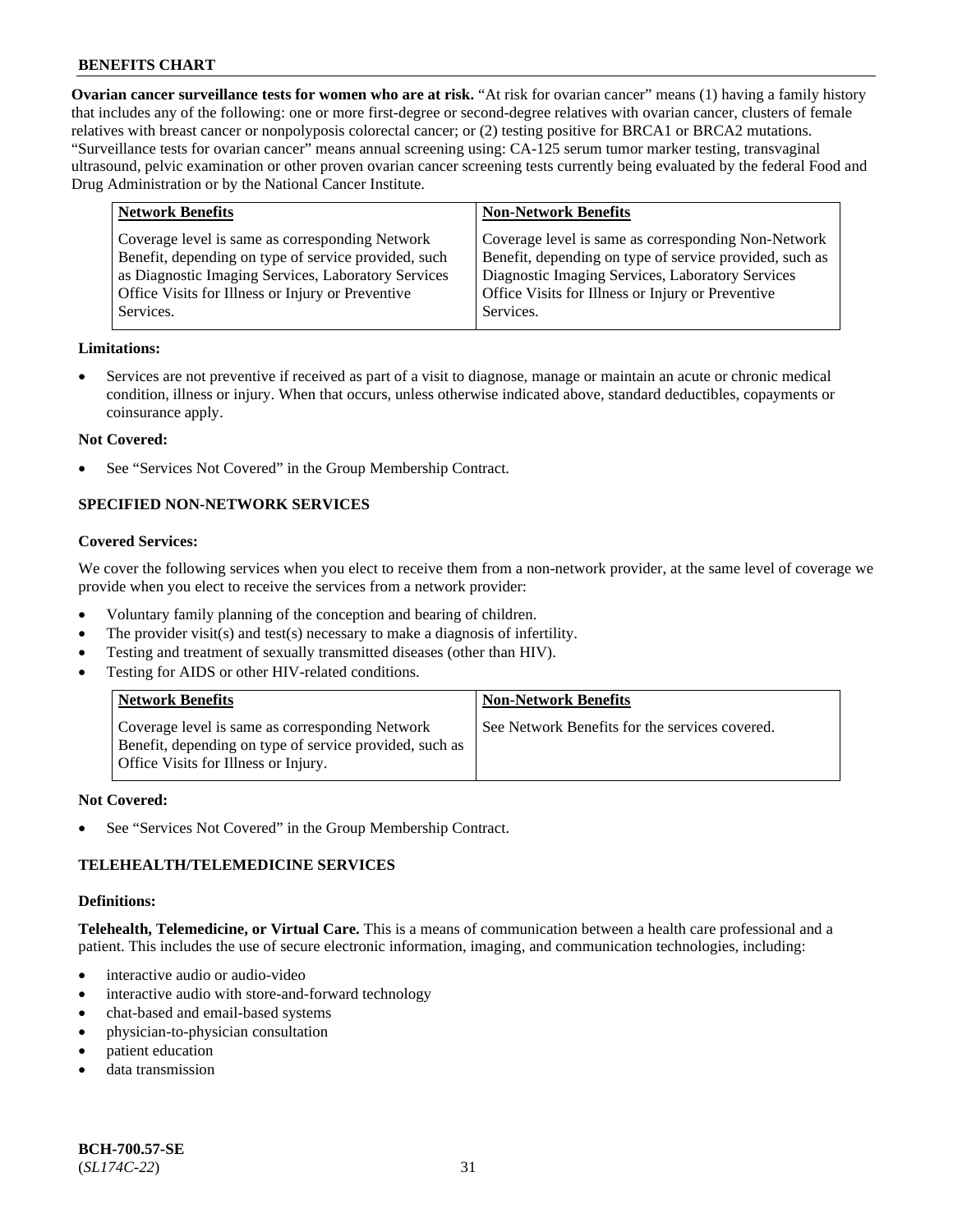- data interpretation
- digital diagnostics (algorithm-enabled diagnostic support)
- digital therapeutics (the use of personal health devices and sensors, either alone or in combination with conventional drug therapies, for disease prevention and management)

## Services can be delivered:

Synchronously: the patient and health care professional are engaging with one another at the same time; or Asynchronously: the patient and health care professional engage with each other at different points in time.

**Telephone Visits.** Live, synchronous, interactive encounters over the telephone between a patient and a healthcare provider.

**E-visit or chat-based visits.** Asynchronous online or mobile app encounters to discuss a patient's personal health information, vital signs, and other physiologic data or diagnostic images. The healthcare provider reviews and delivers a consultation, diagnosis, prescription or treatment plan after reviewing the patient's visit information.

**Virtuwell<sup>®</sup>**. This is an online service for you to receive a diagnosis and treatment for certain conditions, such as a cold, flu, ear pain and sinus infections. You may access the Virtuwell website at [virtuwell.com.](https://www.virtuwell.com/)

**Video Visits.** Live, synchronous, interactive encounters using secure web-based video between a patient and a healthcare provider.

## **Covered Services:**

The Plan covers the following methods of receiving care for services that would be eligible under the Plan if the service were provided in person.

### **Scheduled telephone visits**

| <b>Network Benefits</b>       | <b>Non-Network Benefits</b>  |
|-------------------------------|------------------------------|
| 100% of the charges incurred. | 50% of the charges incurred. |

## **E-visits**

## **Access to online care through Virtuwell at [virtuwell.com](https://www.virtuwell.com/)**

| <b>Network Benefits</b>       | <b>Non-Network Benefits</b> |
|-------------------------------|-----------------------------|
| 100% of the charges incurred. | Not Applicable.             |

#### **All other E-visits**

| Network Benefits              | <b>Non-Network Benefits</b>  |
|-------------------------------|------------------------------|
| 100% of the charges incurred. | 50% of the charges incurred. |

#### **Video visits**

| <b>Network Benefits</b>                                                                                                                              | <b>Non-Network Benefits</b>                                                                                                                              |
|------------------------------------------------------------------------------------------------------------------------------------------------------|----------------------------------------------------------------------------------------------------------------------------------------------------------|
| Coverage level is same as corresponding Network<br>Benefit, depending upon type of service provided, such<br>as Office Visits for Illness or Injury. | Coverage level is same as corresponding Non-Network<br>Benefit, depending upon type of service provided, such<br>as Office Visits for Illness or Injury. |

## **Not Covered:**

See "Services Not Covered" in the Group Membership Contract.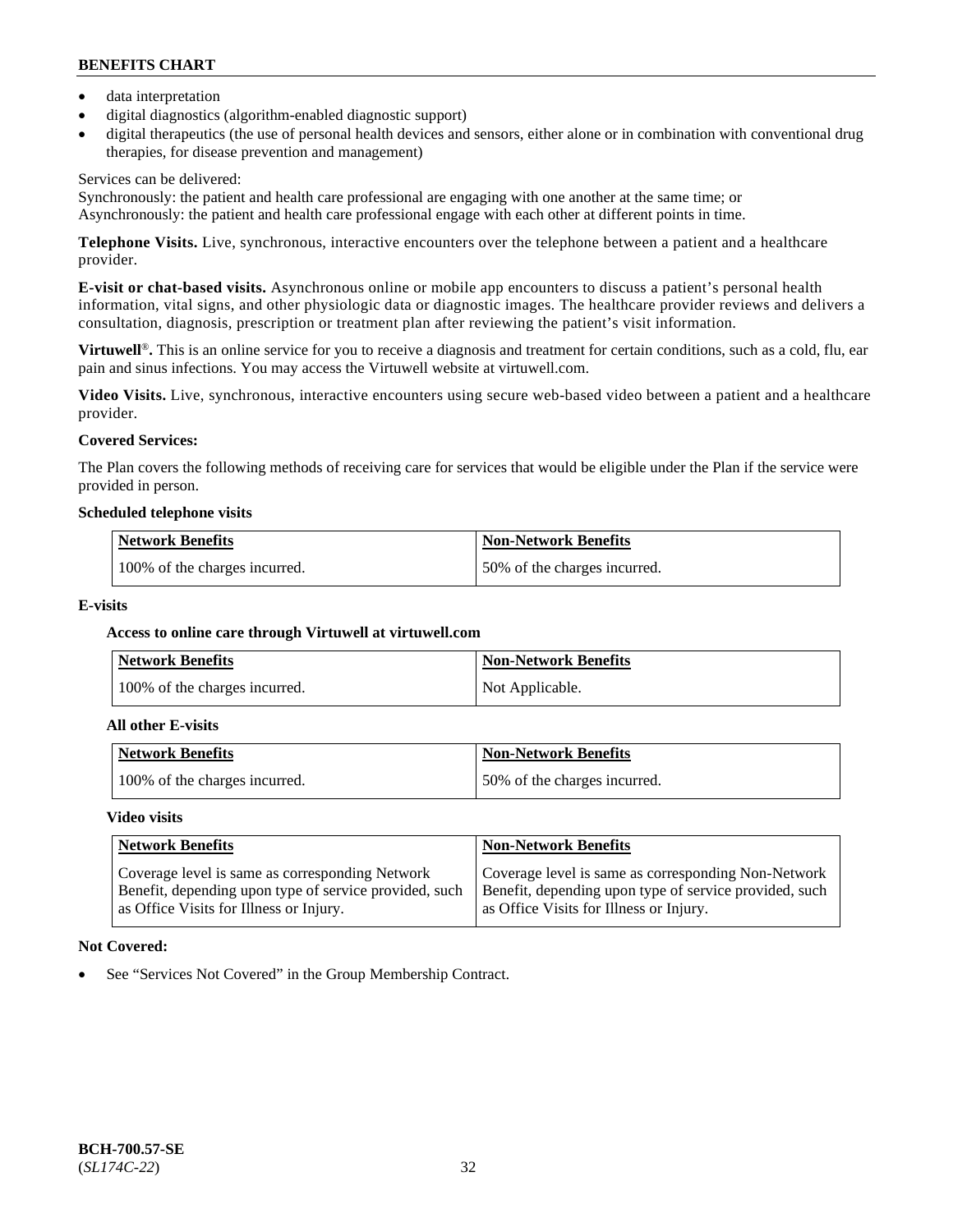## **TRANSPLANT SERVICES**

### **Applicable Definitions:**

**Autologous.** This is when the source of cells is from the individual's own marrow or stem cells.

**Allogeneic.** This is when the source of cells is from a related or unrelated donor's marrow or stem cells.

**Autologous Bone Marrow Transplant.** This is when the bone marrow is harvested from the individual and stored. The patient undergoes treatment which includes tumor ablation with high-dose chemotherapy and/or radiation. The bone marrow is reinfused (transplanted).

**Allogeneic Bone Marrow Transplant.** This is when the bone marrow is harvested from the related or unrelated donor and stored. The patient undergoes treatment which includes tumor ablation with high-dose chemotherapy and/or radiation. The bone marrow is reinfused (transplanted).

**Autologous/Allogeneic Stem Cell Support.** This is a treatment process that includes stem cell harvest from either bone marrow or peripheral blood, tumor ablation with high-dose chemotherapy and/or radiation, stem cell reinfusion, and related care. Autologous/allogeneic bone marrow transplantation and high dose chemotherapy with peripheral stem cell rescue/support are considered to be autologous/allogeneic stem cell support.

**Designated Transplant Center.** This is any health care provider, group or association of health care providers designated by us to provide services, supplies or drugs for specified transplants for our members.

**Transplant Services.** This is transplantation (including retransplants) of the human organs or tissue listed below, including all related post-surgical treatment and drugs and multiple transplants for a related cause. Transplant services do not include other organ or tissue transplants or surgical implantation of mechanical devices functioning as a human organ, except surgical implantation of an FDA approved Ventricular Assist Device (VAD) or total artificial heart, functioning as a temporary bridge to heart transplantation.

Prior authorization is required prior to consultation to support coordination of care and benefits.

### **Covered Services:**

We cover eligible transplant services (as defined above) while you are covered under this Benefits Chart. Transplants that will be considered for coverage are limited to the following:

- Kidney transplants for end-stage disease.
- Cornea transplants for end-stage disease.
- Heart transplants for end-stage disease.
- Lung transplants or heart/lung transplants for: (1) primary pulmonary hypertension; (2) Eisenmenger's syndrome; (3) endstage pulmonary fibrosis; (4) alpha 1 antitrypsin disease; (5) cystic fibrosis; and (6) emphysema.
- Liver transplants for: (1) biliary atresia in children; (2) primary biliary cirrhosis; (3) post-acute viral infection (including hepatitis A, hepatitis B antigen e negative and hepatitis C) causing acute atrophy or post-necrotic cirrhosis; (4) primary sclerosing cholangitis; (5) alcoholic cirrhosis; and (6) hepatocellular carcinoma.
- Allogeneic bone marrow transplants or peripheral stem cell support associated with high dose chemotherapy for: (1) acute myelogenous leukemia; (2) acute lymphocytic leukemia; (3) chronic myelogenous leukemia; (4) severe combined immunodeficiency disease; (5) Wiskott-Aldrich syndrome; (6) aplastic anemia; (7) sickle cell anemia; (8) non-relapsed or relapsed non-Hodgkin's lymphoma; (9) multiple myeloma; and (10) testicular cancer.
- Autologous bone marrow transplants or peripheral stem cell support associated with high-dose chemotherapy for: (1) acute leukemias; (2) non-Hodgkin's lymphoma; (3) Hodgkin's disease; (4) Burkitt's lymphoma; (5) neuroblastoma; (6) multiple myeloma; (7) chronic myelogenous leukemia; and (8) non-relapsed non-Hodgkin's lymphoma.
- Pancreas transplants for simultaneous pancreas-kidney transplants for diabetes, pancreas after kidney, living related segmental simultaneous pancreas kidney transplantation and pancreas transplant alone.

For Network Benefits, charges for transplant services must be incurred at a designated transplant center.

The transplant-related treatment provided, including expenses incurred for directly related donor services, shall be subject to and in accordance with the provisions, limitations, maximum and other terms of this Benefits Chart.

Medical and hospital expenses of the donor are covered only when the recipient is a member and the transplant and directly related donor expenses have been prior authorized for coverage. Treatment of medical complications that may occur to the donor are not covered. Donors are not considered members, and are therefore not eligible for the rights afforded to members under the Contract.